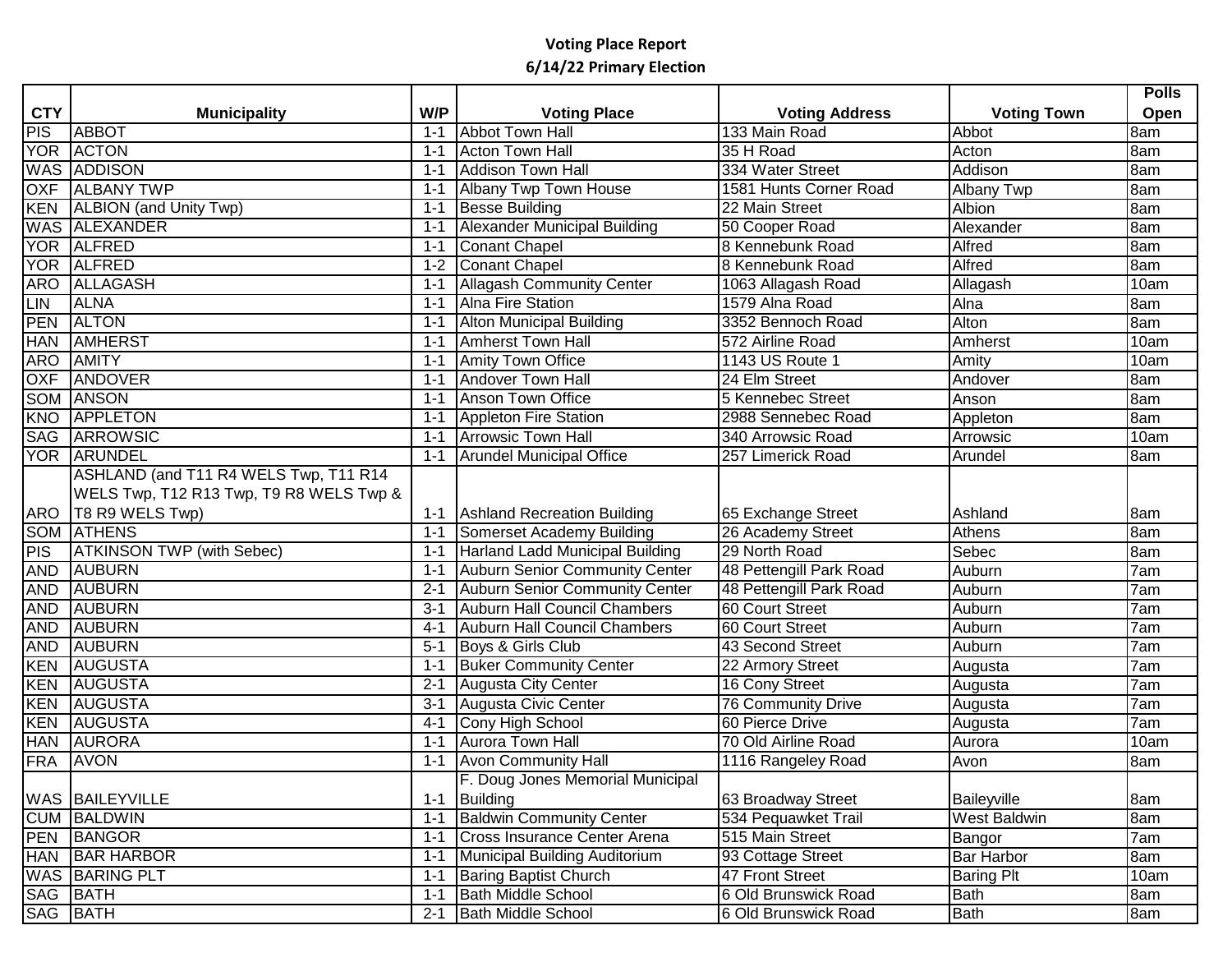|            |                                      |         |                                           |                             |                        | <b>Polls</b> |
|------------|--------------------------------------|---------|-------------------------------------------|-----------------------------|------------------------|--------------|
| <b>CTY</b> | <b>Municipality</b>                  | W/P     | <b>Voting Place</b>                       | <b>Voting Address</b>       | <b>Voting Town</b>     | <b>Open</b>  |
| SAG BATH   |                                      | $3 - 1$ | <b>Bath Middle School</b>                 | 6 Old Brunswick Road        | <b>Bath</b>            | 8am          |
| SAG BATH   |                                      | $4 - 1$ | <b>Bath Middle School</b>                 | 6 Old Brunswick Road        | <b>Bath</b>            | 8am          |
| <b>SAG</b> | BATH                                 | $5 - 1$ | <b>Bath Middle School</b>                 | 6 Old Brunswick Road        | <b>Bath</b>            | 8am          |
| <b>SAG</b> | BATH                                 | $6 - 1$ | <b>Bath Middle School</b>                 | 6 Old Brunswick Road        | <b>Bath</b>            | 8am          |
| <b>SAG</b> | BATH                                 | $7 - 1$ | <b>Bath Middle School</b>                 | 6 Old Brunswick Road        | <b>Bath</b>            | 8am          |
|            | <b>WAS BEALS</b>                     | 1-1     | <b>Beals Town Office</b>                  | 11 Big Pond Road            | <b>Beals</b>           | 8am          |
| PIS        | <b>BEAVER COVE</b>                   | 1-1     | Beaver Cove Town Office                   | 795 Lily Bay Road           | <b>Beaver Cove</b>     | 8am          |
|            | <b>WAS BEDDINGTON</b>                | 1-1     | <b>Beddington Community Building</b>      | 1978 State Highway 193      | Beddington             | 10am         |
|            | <b>WAL BELFAST</b>                   | 1-1     | The Belfast Boathouse                     | <b>34 Commercial Street</b> | <b>Belfast</b>         | 7am          |
| <b>WAL</b> | BELFAST                              | $2 - 1$ | The Belfast Boathouse                     | 34 Commercial Street        | <b>Belfast</b>         | 7am          |
|            | <b>WAL BELFAST</b>                   | $3 - 1$ | The Tarratine Tribe #13                   | 153 Main Street             | <b>Belfast</b>         | 7am          |
|            | <b>WAL BELFAST</b>                   | $4 - 1$ | The Tarratine Tribe #13                   | 153 Main Street             | <b>Belfast</b>         | 7am          |
|            | <b>WAL BELFAST</b>                   | $5 - 1$ | <b>United Methodist Church</b>            | 23 Mill Lane                | <b>Belfast</b>         | 7am          |
|            | KEN BELGRADE                         | $1 - 1$ | Center for All Seasons                    | 1 Center Drive              | Belgrade               | 8am          |
|            | <b>WAL BELMONT</b>                   | $1 - 1$ | <b>Belmont Community Building</b>         | 613 Back Belmont Road       | Belmont                | 8am          |
|            | <b>KEN BENTON</b>                    | $1 - 1$ | <b>Benton Town Office</b>                 | 1279 Clinton Avenue         | Benton                 | 8am          |
|            | <b>YOR BERWICK</b>                   | $1 - 1$ | <b>Berwick Town Hall</b>                  | 11 Sullivan Street          | <b>Berwick</b>         | 8am          |
|            |                                      |         | Mundt Allen Post#81 American              |                             |                        |              |
|            | OXF BETHEL (and Mason Twp)           | $1 - 1$ | Legion                                    | 85 Vernon Street            | <b>Bethel</b>          | 8am          |
|            | YOR BIDDEFORD                        | $1 - 1$ | Tiger Gym Biddeford High School           | 10-20 Maplewood Avenue      | Biddeford              | 7am          |
|            | YOR BIDDEFORD                        | $2 - 1$ | Tiger Gym Biddeford High School           | 10-20 Maplewood Avenue      | Biddeford              | 7am          |
|            | YOR BIDDEFORD                        | $3 - 1$ | Tiger Gym Biddeford High School           | 10-20 Maplewood Avenue      | Biddeford              | 7am          |
|            | YOR BIDDEFORD                        | $4 - 1$ | Tiger Gym Biddeford High School           | 10-20 Maplewood Avenue      | Biddeford              | 7am          |
|            | YOR BIDDEFORD                        | $5 - 1$ | Tiger Gym Biddeford High School           | 10-20 Maplewood Avenue      | Biddeford              | 7am          |
|            | YOR BIDDEFORD                        | $6 - 1$ | Tiger Gym Biddeford High School           | 10-20 Maplewood Avenue      | Biddeford              | 7am          |
|            | YOR BIDDEFORD                        | $7 - 1$ | Tiger Gym Biddeford High School           | 10-20 Maplewood Avenue      | Biddeford              | 7am          |
|            | SOM BINGHAM (and Carrying Place Twp) | $1 - 1$ | Quimby Middle School Gym                  | 263 Main Street             | Bingham                | 8am          |
| <b>ARO</b> | BLAINE (and E Twp)                   | $1 - 1$ | <b>Blaine Town Office</b>                 | 52 Military Road            | <b>Blaine</b>          | 8am          |
|            | HAN   BLUE HILL                      | 1-1     | <b>Blue Hill Town Hall</b>                | 18 Union Street             | <b>Blue Hill</b>       | 8am          |
| <b>LIN</b> | BOOTHBAY                             | 1-1     | <b>Boothbay Town Office</b>               | 7 Corey Lane                | Boothbay               | 8am          |
|            |                                      |         | <b>Boothbay Harbor Municipal Building</b> |                             |                        |              |
| LIN        | <b>BOOTHBAY HARBOR</b>               | 1-1     | <b>Fire Station</b>                       | 11 Howard Street            | <b>Boothbay Harbor</b> | 8am          |
|            | SAG BOWDOIN                          | $1 - 1$ | <b>Bowdoin Central School</b>             | 1460 Main Street            | Bowdoin                | 8am          |
|            | <b>SAG BOWDOINHAM</b>                | $1 - 1$ | Bowdoinham Community School               | 23 Cemetery Road            | Bowdoinham             | 8am          |
| <b>PIS</b> | BOWERBANK                            | $1 - 1$ | <b>Bowerbank Fire Station</b>             | 1650 Bowerbank Road         | Bowerbank              | 10am         |
|            | PEN BRADFORD                         | $1 - 1$ | <b>Bradford Town Office</b>               | 345 East Road               | <b>Bradford</b>        | 8am          |
|            | PEN BRADLEY                          | $1 - 1$ | <b>Bradley Fire Station</b>               | 171 Main Street             | <b>Bradley</b>         | 8am          |
|            | LIN BREMEN                           | $1 - 1$ | <b>Bremen Town Center</b>                 | 208 Waldoboro Road          | <b>Bremen</b>          | 8am          |
|            |                                      |         |                                           |                             |                        |              |
|            | PEN BREWER                           | $1 - 1$ | Joseph L. Ferris Community Center         | 318 Wilson Street           | <b>Brewer</b>          | 7am          |
|            | ARO BRIDGEWATER (and TD R2 WELS Twp) | $1 - 1$ | Civic Building                            | 399 Main Road               | Bridgewater            | 8am          |
|            | <b>CUM BRIDGTON</b>                  |         | 1-1 Bridgton Town Hall                    | 26 North High Street        | Bridgton               | 8am          |
|            |                                      |         |                                           |                             |                        |              |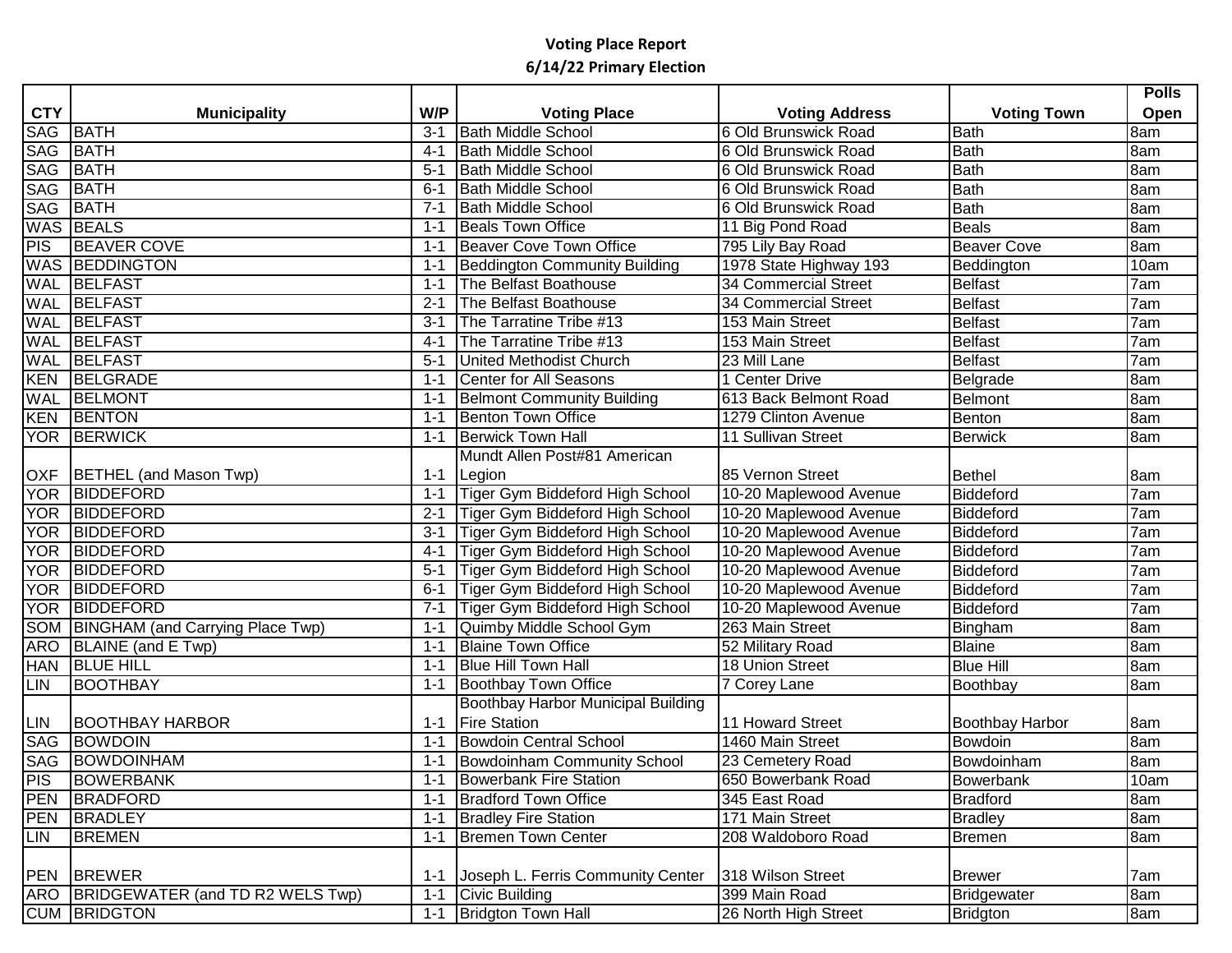|            |                                             |         |                                            |                       |                     | <b>Polls</b> |
|------------|---------------------------------------------|---------|--------------------------------------------|-----------------------|---------------------|--------------|
| <b>CTY</b> | <b>Municipality</b>                         | W/P     | <b>Voting Place</b>                        | <b>Voting Address</b> | <b>Voting Town</b>  | Open         |
|            | <b>SOM BRIGHTON PLT</b>                     | $1 - 1$ | <b>Brighton Town Office</b>                | Stagecoach Road       | <b>Brighton Plt</b> | 10am         |
|            |                                             |         | <b>Bristol Consolidated School-</b>        |                       |                     |              |
| LIN        | BRISTOL (and Louds Island Twp)              | $1 - 1$ | Gymnasium                                  | 2153 Bristol Road     | <b>Bristol</b>      | 8am          |
| <b>HAN</b> | <b>BROOKLIN</b>                             | $1 - 1$ | <b>Brooklin Town Office</b>                | 23 Bay Road           | <b>Brooklin</b>     | 8am          |
| <b>WAL</b> | <b>BROOKS</b>                               | $1 - 1$ | <b>Brooks Town Office</b>                  | 15 Purple Heart Hwy   | <b>Brooks</b>       | 8am          |
| <b>HAN</b> | <b>BROOKSVILLE</b>                          | $1 - 1$ | <b>Brooksville Municipal Building</b>      | 1 Townhouse Road      | <b>Brooksville</b>  | 8am          |
|            | <b>OXF BROWNFIELD</b>                       | $1 - 1$ | <b>Brownfield Municipal Building</b>       | 82 Main Street        | <b>Brownfield</b>   | 8am          |
|            | <b>BROWNVILLE (and Barnard Twp, Ebeemee</b> |         |                                            |                       |                     |              |
|            | Twp, Katahdin Iron Works Twp, T4 R9 &       |         |                                            |                       |                     |              |
| <b>PIS</b> | Williamsburg Twp)                           |         | 1-1   American Legion Post #92             | 67 Railroad Avenue    | <b>Brownville</b>   | 8am          |
|            |                                             |         | Brunswick Junior High School/Coffin        |                       |                     |              |
|            | <b>CUM BRUNSWICK</b>                        | $1 - 1$ | <b>Elementary School</b>                   | 65 Columbia Avenue    | <b>Brunswick</b>    | 7am          |
|            |                                             |         | Brunswick Junior High School/Coffin        |                       |                     |              |
|            | <b>CUM BRUNSWICK</b>                        |         | 1-2 Elementary School                      | 65 Columbia Avenue    | <b>Brunswick</b>    | 7am          |
|            |                                             |         | Brunswick Junior High School/Coffin        |                       |                     |              |
|            | <b>CUM BRUNSWICK</b>                        |         | 2-1 Elementary School                      | 65 Columbia Avenue    | <b>Brunswick</b>    | 7am          |
|            |                                             |         | Brunswick Junior High School/Coffin        |                       |                     |              |
|            | <b>CUM BRUNSWICK</b>                        | $2 - 2$ | <b>Elementary School</b>                   | 65 Columbia Avenue    | <b>Brunswick</b>    | 7am          |
|            |                                             |         | Brunswick Junior High School/Coffin        |                       |                     |              |
|            | <b>CUM BRUNSWICK</b>                        | $3 - 1$ | <b>Elementary School</b>                   | 65 Columbia Avenue    | <b>Brunswick</b>    | 7am          |
|            |                                             |         | Brunswick Junior High School/Coffin        |                       |                     |              |
|            | <b>CUM BRUNSWICK</b>                        | $3 - 2$ | <b>Elementary School</b>                   | 65 Columbia Avenue    | <b>Brunswick</b>    | 7am          |
|            |                                             |         | <b>Brunswick Junior High School/Coffin</b> |                       |                     |              |
|            | <b>CUM BRUNSWICK</b>                        | $4 - 1$ | <b>Elementary School</b>                   | 65 Columbia Avenue    | <b>Brunswick</b>    | 7am          |
|            |                                             |         | <b>Brunswick Junior High School/Coffin</b> |                       |                     |              |
|            | <b>CUM BRUNSWICK</b>                        | $4 - 2$ | <b>Elementary School</b>                   | 65 Columbia Avenue    | <b>Brunswick</b>    | 7am          |
|            |                                             |         | Brunswick Junior High School/Coffin        |                       |                     |              |
|            | <b>CUM BRUNSWICK</b>                        | $5 - 1$ | <b>Elementary School</b>                   | 65 Columbia Avenue    | <b>Brunswick</b>    | 7am          |
|            |                                             |         | Brunswick Junior High School/Coffin        |                       |                     |              |
|            | <b>CUM BRUNSWICK</b>                        | $5-2$   | <b>Elementary School</b>                   | 65 Columbia Avenue    | <b>Brunswick</b>    | 7am          |
|            |                                             |         | Brunswick Junior High School/Coffin        |                       |                     |              |
|            | <b>CUM BRUNSWICK</b>                        | $6 - 1$ | <b>Elementary School</b>                   | 65 Columbia Avenue    | <b>Brunswick</b>    | 7am          |
|            |                                             |         | Brunswick Junior High School/Coffin        |                       |                     |              |
|            | <b>CUM BRUNSWICK</b>                        |         | 6-2 Elementary School                      | 65 Columbia Avenue    | <b>Brunswick</b>    | 7am          |
|            |                                             |         | Brunswick Junior High School/Coffin        |                       |                     |              |
|            | <b>CUM BRUNSWICK</b>                        |         | 7-1 Elementary School                      | 65 Columbia Avenue    | <b>Brunswick</b>    | 7am          |
|            |                                             |         | Brunswick Junior High School/Coffin        |                       |                     |              |
|            | <b>CUM BRUNSWICK</b>                        | $7 - 2$ | <b>Elementary School</b>                   | 65 Columbia Avenue    | <b>Brunswick</b>    | 7am          |
|            | OXF BUCKFIELD                               | $1 - 1$ | <b>Buckfield Municipal Center</b>          | 34 Turner Street      | <b>Buckfield</b>    | 8am          |
|            | HAN BUCKSPORT                               | $1 - 1$ | G. H. Jewett School Gymnasium              | 66 Bridge Street      | <b>Bucksport</b>    | 7am          |
|            | PEN BURLINGTON (and T3 ND Twp)              | $1 - 1$ | Burlington Municipal Building              | 1523 Long Ridge Road  | <b>Burlington</b>   | 10am         |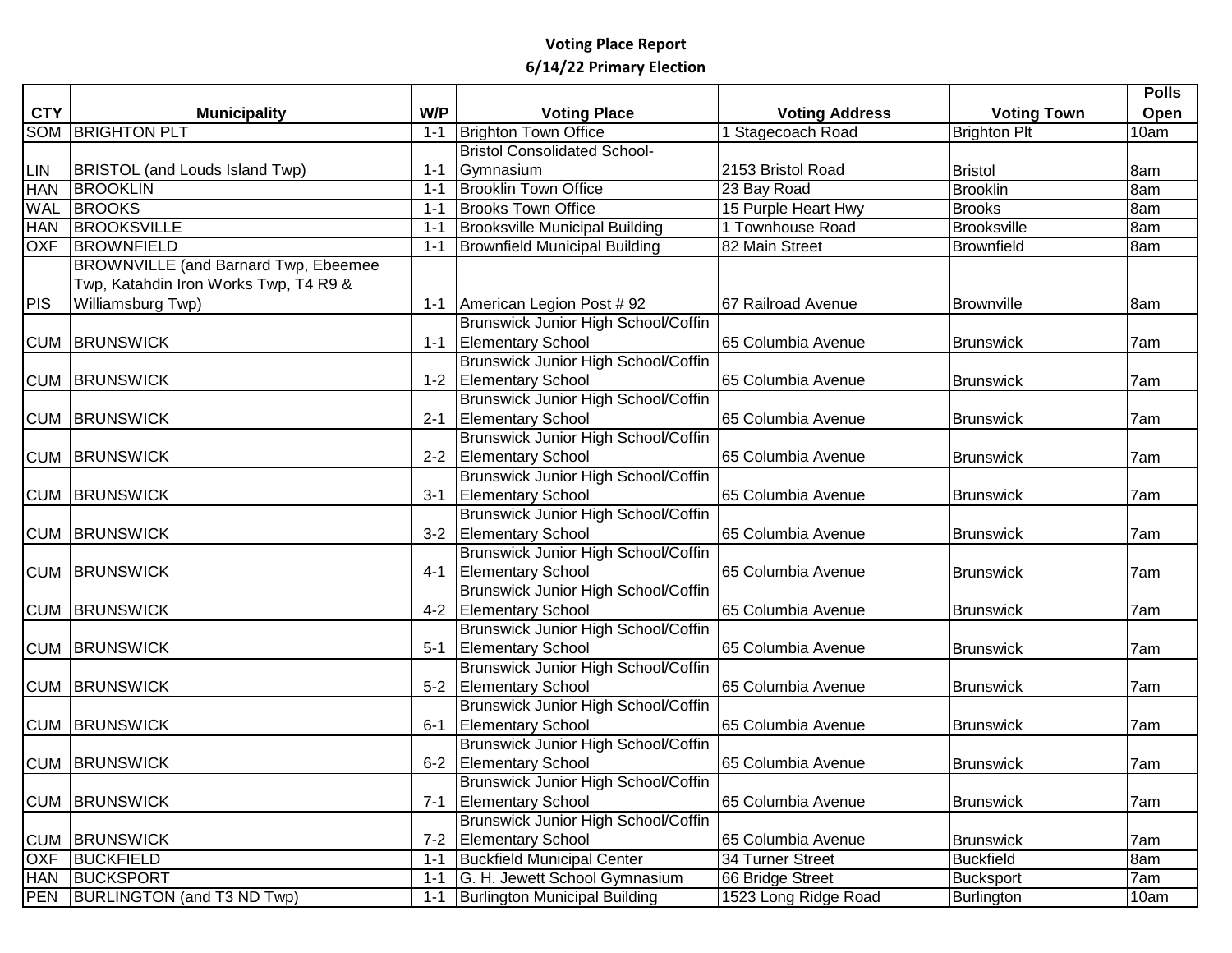|            |                                          |         |                                        |                          |                            | <b>Polls</b> |
|------------|------------------------------------------|---------|----------------------------------------|--------------------------|----------------------------|--------------|
| <b>CTY</b> | <b>Municipality</b>                      | W/P     | <b>Voting Place</b>                    | <b>Voting Address</b>    | <b>Voting Town</b>         | Open         |
|            |                                          |         |                                        |                          |                            |              |
|            | <b>WAL BURNHAM</b>                       | $1 - 1$ | Reynolds Corner Municipal Building     | 247 South Horseback Road | <b>Burnham</b>             | 8am          |
|            |                                          |         | <b>Buxton Municipal Complex (Town</b>  |                          |                            |              |
|            | <b>YOR BUXTON</b>                        | $1 - 1$ | $ Hall\rangle$                         | 185 Portland Road        | <b>Buxton</b>              | 6am          |
|            | <b>OXF BYRON</b>                         | 1-1     | Byron Town Hall                        | 1 Byron Village Road     | <b>Byron</b>               | 10am         |
|            | WAS CALAIS                               | 1-1     | Calais Elementary School               | 53 Garfield Street       | Calais                     | 8am          |
|            | SOM CAMBRIDGE                            | $1 - 1$ | Cambridge Municipal Building           | 202 Ripley Road          | Cambridge                  | 10am         |
| <b>KNO</b> | <b>CAMDEN</b>                            | $1 - 1$ | Camden Public Safety Building          | 31 Washington Street     | Camden                     | 8am          |
|            | SOM CANAAN                               | $1 - 1$ | Calvary Church                         | 299 Main Street          | Canaan                     | 8am          |
| <b>OXF</b> | <b>CANTON</b>                            | $1 - 1$ | <b>Canton Town Office</b>              | 94 Turner Street         | Canton                     | 8am          |
|            | <b>CUM CAPE ELIZABETH</b>                | $1 - 1$ | Cape Elizabeth High School             | 345 Ocean House Road     | Cape Elizabeth             | 7am          |
|            | <b>SOM CARATUNK</b>                      | $1 - 1$ | <b>Caratunk Town Office</b>            | 11 School Street         | Caratunk                   | 10am         |
|            |                                          |         | Caribou Wellness & Recreation          |                          |                            |              |
|            | ARO CARIBOU (and Connor Twp)             | $1 - 1$ | Center                                 | 55 Bennett Drive         | Caribou                    | 8am          |
| PEN        | CARMEL                                   | $1 - 1$ | Golden Harvest Grange Hall             | 928 Main Road            | Carmel                     | 8am          |
| <b>FRA</b> | <b>CARRABASSETT VALLEY</b>               | $1 - 1$ | Carrabassett Valley Town Office        | 1001 Carriage Road       | <b>Carrabassett Valley</b> | 8am          |
| PEN        | <b>CARROLL PLT</b>                       | $1 - 1$ | <b>Carroll Plantation Office</b>       | 644 Brown Road           | <b>Carroll Plt</b>         | 10am         |
| FRA        | <b>CARTHAGE</b>                          | $1 - 1$ | Carthage Town Office                   | 703A Carthage Road       | Carthage                   | 8am          |
| <b>ARO</b> | CARY PLT (with Hodgdon)                  | $1 - 1$ | Hodgdon Fire Department                | 49 Hodgdon Mills Road    | Hodgdon                    | 8am          |
| <b>CUM</b> | <b>CASCO</b>                             | $1 - 1$ | <b>Crooked River Elementary School</b> | 1437 Poland Spring Road  | Casco                      | 8am          |
| <b>HAN</b> | <b>CASTINE</b>                           | $1 - 1$ | <b>Emerson Hall</b>                    | <b>67 Court Street</b>   | Castine                    | 8am          |
|            | ARO CASTLE HILL (and T11 R4 WELS Twp)    | $1 - 1$ | <b>Mapleton Fire Station</b>           | 117 Pulcifur Road        | Mapleton                   | 10am         |
| <b>ARO</b> | <b>CASWELL</b>                           | $1 - 1$ | Dawn F. Barnes Elementary              | 1025 Van Buren Road      | Caswell                    | 9am          |
|            |                                          |         | Chapman Ridge Runners                  |                          |                            |              |
|            | ARO CHAPMAN                              | $1 - 1$ | Snowmobile Club                        | 94 Town Hall Road        | Chapman                    | 10am         |
| PEN        | <b>CHARLESTON</b>                        | $1 - 1$ | <b>Charleston Community Center</b>     | 125 School Road          | Charleston                 | 8am          |
|            | <b>WAS CHARLOTTE</b>                     | $1 - 1$ | Charlotte Town Hall                    | 1092 Ayers Junction Road | Charlotte                  | 10am         |
|            |                                          |         | Chebeague Island Hall & Community      |                          |                            |              |
|            | <b>CUM CHEBEAGUE ISLAND</b>              | $1 - 1$ | Center                                 | 247 South Road           | Chebeague Island           | 8am          |
|            | <b>KEN CHELSEA</b>                       | $1 - 1$ | Chelsea Elementary School              | 566 Togus Road           | Chelsea                    | 8am          |
|            |                                          |         | Cherryfield Town Office Meeting        |                          |                            |              |
|            | WAS CHERRYFIELD (and T10 SD Twp)         | $1 - 1$ | Room                                   | 12 Municipal Way         | Cherryfield                | 8am          |
|            | PEN CHESTER (and Mattamiscontis Twp)     | $1 - 1$ | Marianne Municipal Building            | 43 South Chester Road    | Chester                    | 8am          |
|            | <b>FRA CHESTERVILLE</b>                  | $1 - 1$ | <b>Chesterville Town Hall</b>          | 409 Dutch Gap Road       | Chesterville               | 8am          |
|            | <b>KEN CHINA</b>                         |         | 1-1 China Town Office - Portable       | 571 Lakeview Drive       | China                      | 7am          |
|            | PEN CLIFTON                              | $1 - 1$ | <b>Clifton Municipal Building</b>      | 135 Airline Road         | Clifton                    | 8am          |
|            | <b>KEN CLINTON</b>                       | $1 - 1$ | Clinton Town Office - Banquet Hall     | 27 Baker Street          | Clinton                    | 8am          |
|            | WAS CODYVILLE TWP (with Topsfield)       | $1 - 1$ | Topsfield Municipal Building           | 48 North Road            | Topsfield                  | 10am         |
|            | <b>WAS COLUMBIA</b>                      | $1 - 1$ | Columbia Town Hall                     | 106 Epping Road          | Columbia                   | 10am         |
|            | WAS COLUMBIA FALLS (and Centerville Twp) | $1 - 1$ | Columbia Falls Municipal Building      | 8 Point Street           | <b>Columbia Falls</b>      | 8am          |
|            |                                          |         | Caribou Wellness & Recreation          |                          |                            |              |
|            | <b>ARO</b> CONNOR TWP (with Caribou)     |         | 1-1 Center                             | 55 Bennett Drive         |                            |              |
|            |                                          |         |                                        |                          | Caribou                    | 8am          |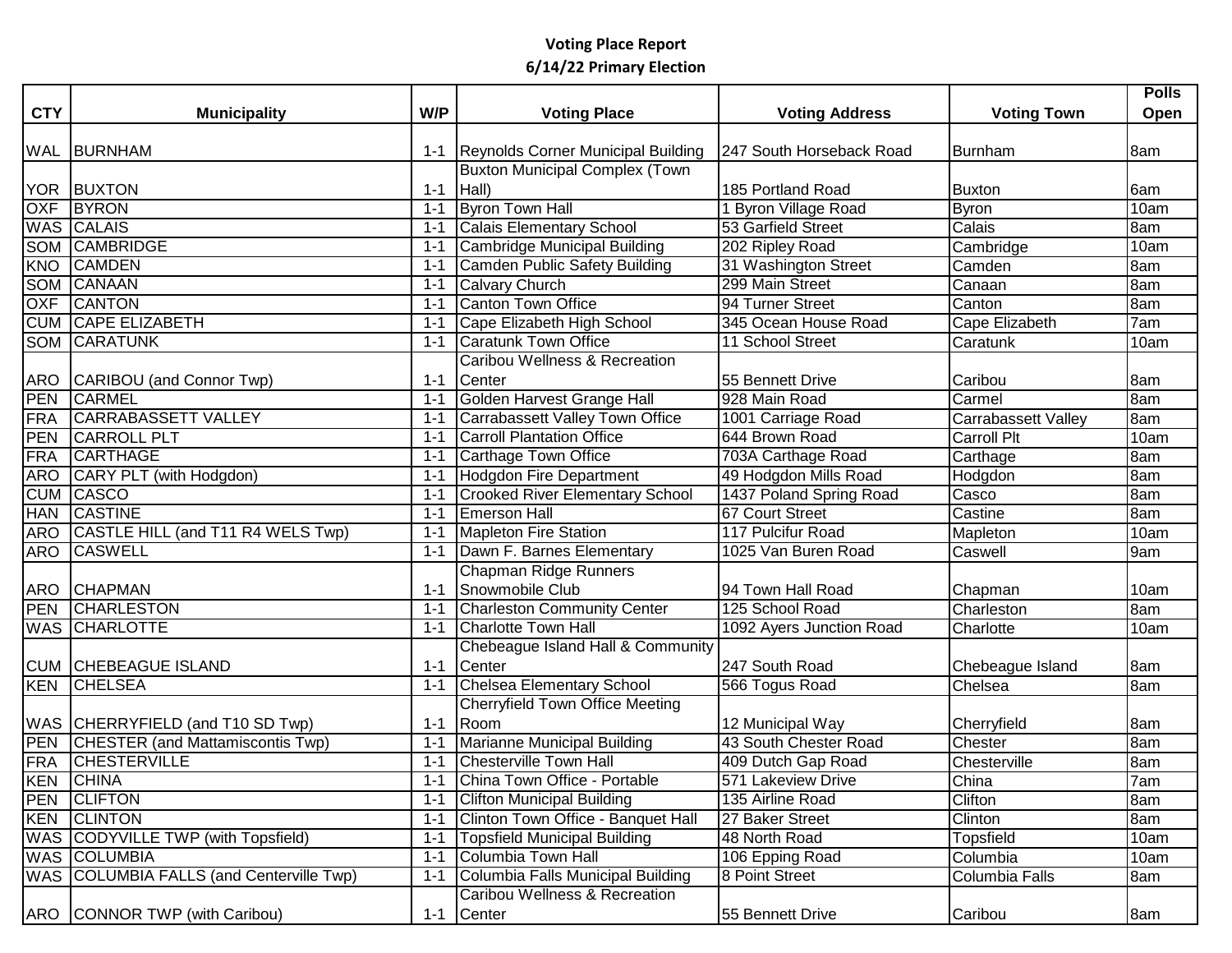|            |                                      |         |                                         |                            |                        | <b>Polls</b> |
|------------|--------------------------------------|---------|-----------------------------------------|----------------------------|------------------------|--------------|
| <b>CTY</b> | <b>Municipality</b>                  | W/P     | <b>Voting Place</b>                     | <b>Voting Address</b>      | <b>Voting Town</b>     | Open         |
|            |                                      |         | Cathance Grange Hall (Cooper            |                            |                        |              |
|            | WAS COOPER (and Cathance Twp)        | $1 - 1$ | Community Center)                       | 425 Cooper Hwy             | Cooper                 | 10am         |
|            | FRA COPLIN PLT (and Wyman Twp)       | $1 - 1$ | <b>Town Office</b>                      | 5 Currie Street            | Coplin Plt             | 10am         |
|            | PEN CORINNA                          | $1 - 1$ | <b>Eastland Elementary School</b>       | 42 Stetson Road            | Corinna                | 8am          |
|            |                                      |         | Corinth Town Office Conference          |                            |                        |              |
|            | PEN CORINTH                          | $1 - 1$ | Room                                    | 31 Exeter Road             | <b>Corinth</b>         | 8am          |
|            | YOR CORNISH                          | $1 - 1$ | <b>Pike Memorial Hall</b>               | 17 Maple Street            | Cornish                | 8am          |
|            | <b>SOM CORNVILLE</b>                 | $1 - 1$ | Cornville Town Hall                     | 493 West Ridge Road        | Cornville              | 8am          |
|            |                                      |         | <b>Great Cranberry Island Community</b> |                            |                        |              |
|            | HAN CRANBERRY ISLES                  | $1 - 1$ | Center                                  | 191 Cranberry Road         | <b>Cranberry Isles</b> | 10am         |
|            | HAN CRANBERRY ISLES                  | $2 - 1$ | Cranberry Isles Town Office             | 61 Main Street             | <b>Cranberry Isles</b> | 10am         |
|            | WAS CRAWFORD                         | $1 - 1$ | <b>Crawford Town Hall</b>               | 3190 Airline Road          | Crawford               | 10am         |
|            |                                      |         |                                         |                            |                        |              |
| ARO        | CROSS LAKE TWP (with New Canada      |         | 1-1 New Canada Community Center         | 1809 Caribou Road          | New Canada             | 10am         |
| <b>ARO</b> | CRYSTAL (with Island Falls)          | $1 - 1$ | <b>Island Falls Municipal Office</b>    | 68 Houlton Road            | <b>Island Falls</b>    | 8am          |
|            | <b>CUM CUMBERLAND</b>                | $1 - 1$ | Council Chambers Town Office            | 290 Tuttle Road            | Cumberland             | 7am          |
|            | <b>KNO CUSHING</b>                   | $1 - 1$ | <b>Cushing Community Center</b>         | 39 Cross Road              | Cushing                | 8am          |
|            | <b>WAS CUTLER</b>                    | $1 - 1$ | Cutler Town Office and Library          | 2655 Cutler Road           | Cutler                 | 8am          |
|            | ARO CYR PLT                          | $1 - 1$ | Governor Brann School House             | 218 Caribou Road, Route #1 | Cyr Plt                | 10am         |
| <b>FRA</b> | <b>DALLAS PLT</b>                    | $1 - 1$ | Dallas Plantation Townhouse             | 436 Dallas Hill Road       | Rangeley               | 10am         |
| LIN        | DAMARISCOTTA                         | $1 - 1$ | Damariscotta Town Hall                  | 21 School Street           | Damariscotta           | 8am          |
|            | <b>WAS DANFORTH</b>                  | $1 - 1$ | Danforth Town Hall                      | 52 Depot Street            | Danforth               | 8am          |
| <b>YOR</b> | DAYTON                               | $1 - 1$ | Dayton Town Office                      | 33 Clarks Mills Road       | Dayton                 | 8am          |
|            | <b>WAS DEBLOIS</b>                   | $1 - 1$ | Deblois Town Hall                       | 8 Lane Road                | <b>Deblois</b>         | 10am         |
| <b>HAN</b> | DEDHAM                               | 1-1     | Dedham Town Office                      | 2073 Main Road             | Dedham                 | 8am          |
| <b>HAN</b> | <b>DEER ISLE</b>                     | $1 - 1$ | Deer Isle Town Hall                     | 70 Church Street           | Deer Isle              | 8am          |
| <b>OXF</b> | DENMARK                              | $1 - 1$ | Denmark Municipal Building              | 62 East Main Street        | Denmark                | 8am          |
|            | <b>SOM DENNISTOWN PLT</b>            | $1 - 1$ | Moose River Town Office                 | 705 Main Street            | <b>Moose River</b>     | 10am         |
|            | WAS  DENNYSVILLE (and Edmunds Twp)   | $1 - 1$ | Town Office and Community Center        | 2 Main Street              | Dennysville            | 10am         |
|            | <b>SOM DETROIT</b>                   | $1 - 1$ | <b>DRCS Town Hall</b>                   | 35 South Main Street       | Detroit                | 8am          |
| <b>PEN</b> | <b>DEXTER</b>                        | $1 - 1$ | <b>Town Hall</b>                        | 10 Hall Street             | <b>Dexter</b>          | 8am          |
| OXF        | <b>DIXFIELD</b>                      | $1 - 1$ | American Legion                         | 8 River Lane               | <b>Dixfield</b>        | 8am          |
|            | PEN DIXMONT                          | $1 - 1$ | Dixmont Town Office                     | 758 Western Avenue         | <b>Dixmont</b>         | 8am          |
|            |                                      |         | Dover-Foxcroft Municipal                |                            |                        |              |
|            | PIS  DOVER-FOXCROFT                  |         | 1-1 Gymnasium                           | 48 Morton Avenue           | Dover-Foxcroft         | 8am          |
| <b>LIN</b> | DRESDEN                              | $1 - 1$ | Pownalborough Hall                      | 314 Patterson Road         | Dresden                | 8am          |
|            |                                      |         | School House (Reed Town Office          |                            |                        |              |
|            | PEN DREW PLT                         | $1 - 1$ | Building)                               | 8 Springer Road            | <b>Reed Plt</b>        | 10am         |
|            | AND <b>DURHAM</b>                    | $1 - 1$ | Durham Amvets Post 13                   | 1049 Royalsborough Road    | Durham                 | 8am          |
|            | <b>ARO DYER BROOK</b>                | $1 - 1$ | Dyer Brook Town Office                  | 864 Dyer Brook Road        | Dyer Brook             | 10am         |
|            | ARO EAGLE LAKE (and T15 R6 WELS Twp) | $1 - 1$ | Municipal Building                      | 36 Devoe Brook Road        | Eagle Lake             | 8am          |
|            | <b>WAS EAST MACHIAS</b>              | $1 - 1$ | Town Office                             | 32 Cutler Road             | East Machias           | 8am          |
|            |                                      |         |                                         |                            |                        |              |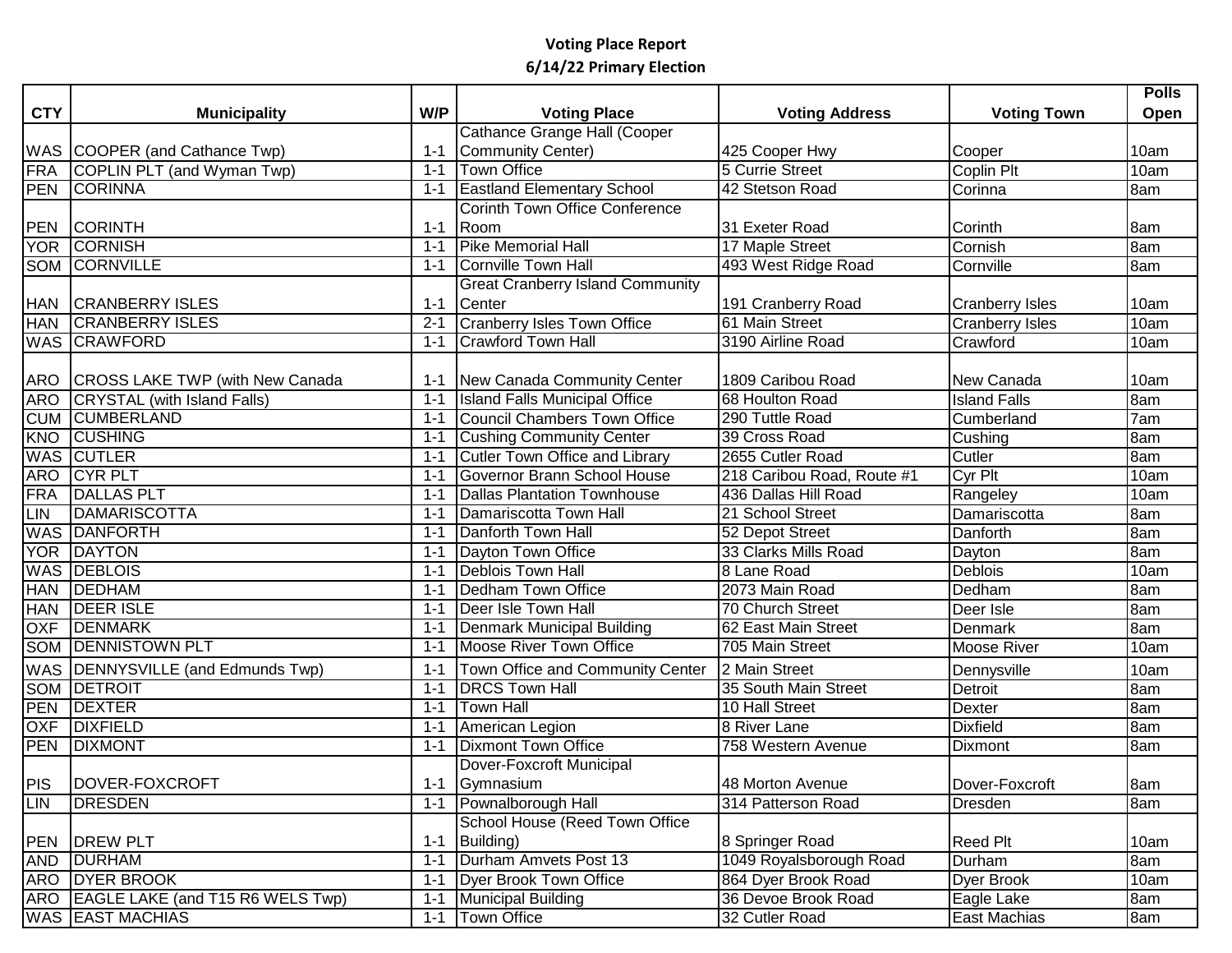|                 |                                               |         |                                          |                           |                         | <b>Polls</b> |
|-----------------|-----------------------------------------------|---------|------------------------------------------|---------------------------|-------------------------|--------------|
| <b>CTY</b>      | <b>Municipality</b>                           | W/P     | <b>Voting Place</b>                      | <b>Voting Address</b>     | <b>Voting Town</b>      | Open         |
| <b>PEN</b>      | <b>EAST MILLINOCKET (and Molunkus Twp)</b>    | $1 - 1$ | East Millinocket Municipal Building      | 53 Main Street            | <b>East Millinocket</b> | 8am          |
| <b>HAN</b>      | <b>EASTBROOK</b>                              | $1 - 1$ | Charles L. Yeo Community Center          | 959 Eastbrook Road        | Eastbrook               | 10am         |
| <b>ARO</b>      | <b>EASTON</b>                                 | $1 - 1$ | <b>Odd Fellows Hall</b>                  | 23 Station Road           | Easton                  | 8am          |
| <b>WAS</b>      | <b>EASTPORT</b>                               | $1 - 1$ | Shead High School                        | 89 High Street            | Eastport                | 8am          |
| PEN             | <b>EDDINGTON</b>                              | $1 - 1$ | <b>Eddington Municipal Building</b>      | 906 Main Road             | Eddington               | 8am          |
| LIN             | <b>EDGECOMB</b>                               | $1 - 1$ | <b>Edgecomb Town Hall</b>                | 16 Town Hall Road         | Edgecomb                | 8am          |
| PEN             | <b>EDINBURG</b> (and Argyle Twp)              | $1 - 1$ | <b>Edinburg Town Building</b>            | 595 Edinburg Road         | Edinburg                | 10am         |
| <b>YOR</b>      | <b>ELIOT</b>                                  | $1 - 1$ | Marshwood Middle School                  | 626 Harold L. Dow Highway | <b>Eliot</b>            | 8am          |
| <b>HAN</b>      | <b>ELLSWORTH</b>                              | $1 - 1$ | <b>Ellsworth City Hall Auditorium</b>    | 1 City Hall Plaza         | Ellsworth               | 8am          |
| <b>HAN</b>      | <b>ELLSWORTH (and Fletcher's Landing Twp)</b> | $2 - 1$ | Your Place Community Center              | 4 Old Mill Road           | Ellsworth               | 8am          |
|                 |                                               |         | Maine Coast Baptist Church               |                           |                         |              |
|                 | HAN ELLSWORTH                                 | $3 - 1$ | Gymnasium                                | 867 Bangor Road           | Ellsworth               | 8am          |
|                 |                                               |         | <b>Ellsworth City Hall - Council</b>     |                           |                         |              |
|                 | HAN ELLSWORTH                                 | $4 - 1$ | Chambers                                 | 1 City Hall Plaza         | Ellsworth               | 8am          |
|                 | <b>SOM EMBDEN</b>                             | $1 - 1$ | <b>Embden Community Center</b>           | 797 Embden Pond Road      | Embden                  | 8am          |
|                 | PEN ENFIELD                                   | $1 - 1$ | <b>Cole Memorial Building</b>            | 789 Hammett Road          | Enfield                 | 8am          |
| <b>PEN ETNA</b> |                                               | $1 - 1$ | <b>Etna Community Hall</b>               | 17 Shadow Lane            | Etna                    | 8am          |
|                 |                                               |         |                                          |                           |                         |              |
|                 | FRA EUSTIS (and Spring Lake Twp & Wyman Twp)  |         | 1-1 Eustis Community Building            | 88 Main Street            | Eustis                  | 8am          |
| <b>PEN</b>      | <b>EXETER</b>                                 | $1 - 1$ | <b>Exeter Town Office</b>                | 1221 Stetson Road         | Exeter                  | 8am          |
| <b>SOM</b>      | FAIRFIELD                                     | $1 - 1$ | <b>Fairfield Community Center</b>        | 61 Water Street           | Fairfield               | 8am          |
| <b>CUM</b>      | FALMOUTH                                      | $1 - 1$ | <b>Falmouth High School</b>              | 74 Woodville Road         | Falmouth                | 7am          |
| <b>KEN</b>      | FARMINGDALE                                   | $1 - 1$ | Farmingdale Town Office                  | 289 Maine Avenue          | Farmingdale             | 8am          |
| <b>FRA</b>      | <b>FARMINGTON</b>                             | $1 - 1$ | <b>Community Center</b>                  | 157 Farmington Falls Road | Farmington              | 8am          |
| KEN             | FAYETTE                                       | $1 - 1$ | <b>Fayette Central School</b>            | 2023 Main Street          | Fayette                 | 8am          |
| <b>ARO</b>      | <b>FORT FAIRFIELD</b>                         | $1 - 1$ | <b>Fort Fairfield Community Center</b>   | 18 Community Center Drive | <b>Fort Fairfield</b>   | 8am          |
|                 | FORT KENT (and Big Twenty Twp & T15 R15       |         |                                          |                           |                         |              |
|                 | ARO   WELS Twp)                               |         | 1-1   Fort Kent Municipal Building       | 416 West Main Street      | <b>Fort Kent</b>        | 8am          |
|                 | FORT KENT (and Big Twenty Twp & T15 R15       |         |                                          |                           |                         |              |
|                 | ARO   WELS Twp)                               |         | 1-2   Fort Kent Municipal Building       | 416 West Main Street      | <b>Fort Kent</b>        | 8am          |
|                 | FORT KENT (and Big Twenty Twp & T15 R15       |         |                                          |                           |                         |              |
|                 | ARO   WELS Twp)                               |         | 1-3   Fort Kent Municipal Building       | 416 West Main Street      | <b>Fort Kent</b>        | 8am          |
|                 | FORT KENT (and Big Twenty Twp & T15 R15       |         |                                          |                           |                         |              |
|                 | ARO   WELS Twp)                               |         | 1-4   Fort Kent Municipal Building       | 416 West Main Street      | <b>Fort Kent</b>        | 8am          |
|                 | FORT KENT (and Big Twenty Twp & T15 R15       |         |                                          |                           |                         |              |
| ARO             | WELS Twp)                                     |         | 1-5   Fort Kent Municipal Building       | 416 West Main Street      | <b>Fort Kent</b>        | 8am          |
| <b>WAL</b>      | FRANKFORT                                     | $1 - 1$ | <b>Frankfort Congregational Church</b>   | 42 Main Road South        | Frankfort               | 8am          |
|                 |                                               |         | <b>Franklin Community Center-Meeting</b> |                           |                         |              |
|                 | HAN   FRANKLIN (and T9 SD Twp & T10 SD Twp)   | $1 - 1$ | Room                                     | 34 Main Street            | Franklin                | 8am          |
|                 |                                               |         |                                          |                           |                         |              |
|                 | WAL FREEDOM                                   | $1 - 1$ | Freedom Town Office - Election Hall      | 71 Pleasant Street        | Freedom                 | 8am          |
| FRA             | <b>FREEMAN TWP (with Strong)</b>              | $1 - 1$ | <b>Forster Memorial Building</b>         | 14 South Main Street      | Strong                  | 8am          |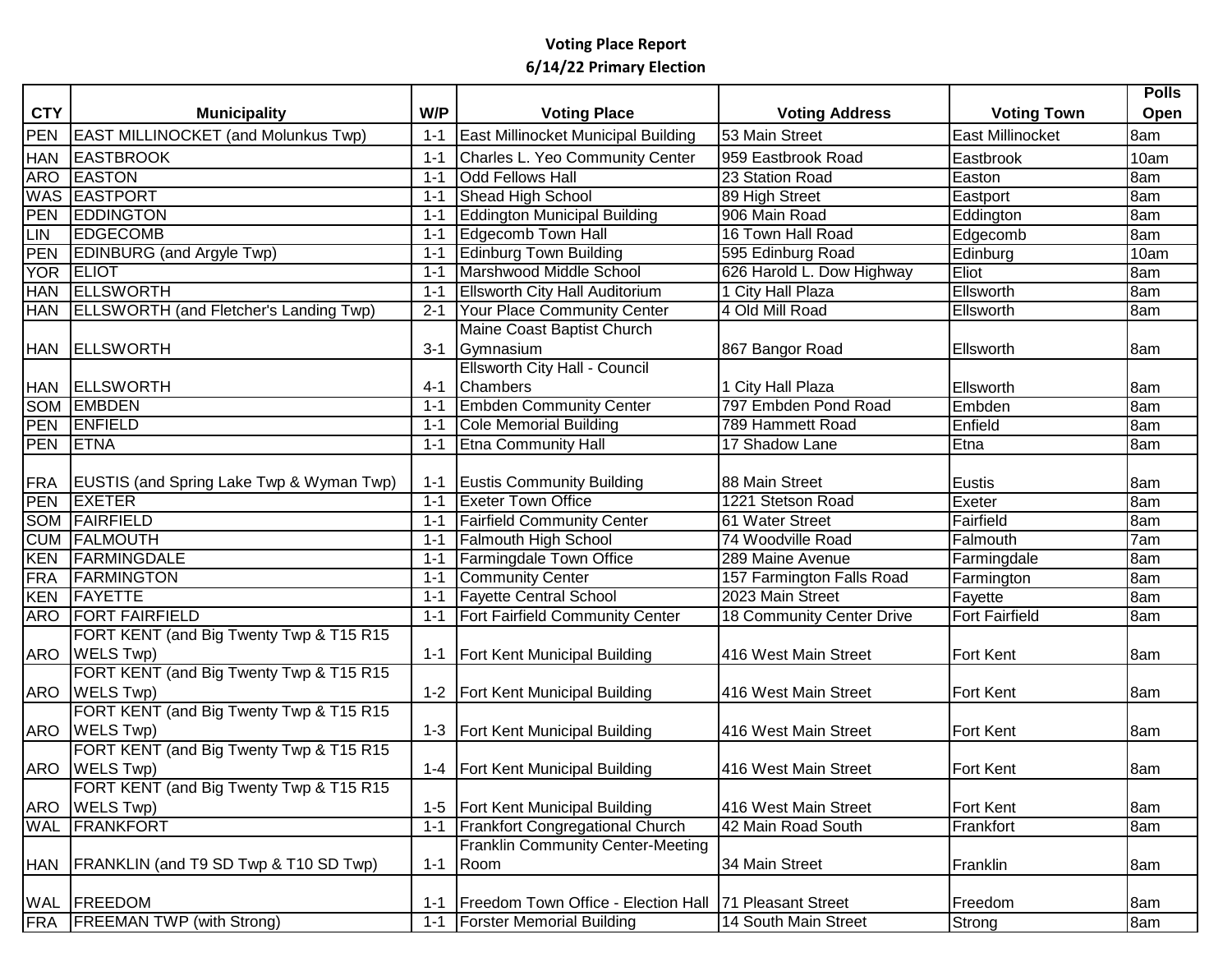|            |                                            |         |                                                  |                            |                              | <b>Polls</b> |
|------------|--------------------------------------------|---------|--------------------------------------------------|----------------------------|------------------------------|--------------|
| <b>CTY</b> | <b>Municipality</b>                        | W/P     | <b>Voting Place</b>                              | <b>Voting Address</b>      | <b>Voting Town</b>           | Open         |
| <b>CUM</b> | FREEPORT                                   | $1 - 1$ | Freeport High School Gymnasium                   | 30 Holbrook Street         | Freeport                     | 7am          |
| <b>CUM</b> | FREEPORT                                   | $2 - 1$ | Freeport High School Gymnasium                   | 30 Holbrook Street         | Freeport                     | 7am          |
| <b>CUM</b> | FREEPORT                                   | $3 - 1$ | Freeport High School Gymnasium                   | 30 Holbrook Street         | Freeport                     | 7am          |
| <b>CUM</b> | FREEPORT                                   | $4 - 1$ | Freeport High School Gymnasium                   | 30 Holbrook Street         | Freeport                     | 7am          |
| <b>HAN</b> | <b>FRENCHBORO</b>                          | $1 - 1$ | <b>Frenchboro Community Building</b>             | 1 Executive Drive          | Frenchboro                   | 10am         |
| ARO        | FRENCHVILLE                                | $1 - 1$ | <b>Frenchville Town Office</b>                   | 285 US Route 1             | Frenchville                  | 8am          |
| <b>KNO</b> | <b>FRIENDSHIP</b>                          | $1 - 1$ | Friendship Town Office                           | 6 Harbor Road              | Friendship                   | 8am          |
| <b>CUM</b> | <b>FRYE ISLAND</b>                         | $1 - 1$ | <b>Town Office</b>                               | 10 Fairway Lane            | Frye Island                  | 10am         |
| <b>OXF</b> | <b>FRYEBURG</b>                            | $1 - 1$ | <b>Fryeburg Recreation Dept</b>                  | <b>59 Recreation Drive</b> | Fryeburg                     | 8am          |
| <b>KEN</b> | GARDINER                                   | $1 - 1$ | <b>Gardiner Area High School</b>                 | 40 West Hill Road          | Gardiner                     | 8am          |
| <b>KEN</b> | GARDINER                                   | $2 - 1$ | <b>Gardiner Area High School</b>                 | 40 West Hill Road          | Gardiner                     | 8am          |
| <b>KEN</b> | GARDINER                                   | $3 - 1$ | Gardiner Area High School                        | 40 West Hill Road          | Gardiner                     | 8am          |
| <b>KEN</b> | GARDINER                                   | $4 - 1$ | <b>Gardiner Area High School</b>                 | 40 West Hill Road          | Gardiner                     | 8am          |
| <b>ARO</b> | <b>GARFIELD PLT</b>                        | $1 - 1$ | <b>Garfield Town Garage</b>                      | 10 Cross Road              | <b>Garfield Plt</b>          | 10am         |
| PEN        | GARLAND                                    | $1 - 1$ | <b>Garland Town Office</b>                       | 108 Corinth Road           | Garland                      | 8am          |
| SAG        | <b>GEORGETOWN</b>                          | $1 - 1$ | Georgetown Central School                        | 52 Bay Point Road          | Georgetown                   | 8am          |
| <b>OXF</b> | GILEAD                                     | $1 - 1$ | <b>Gilead Town Hall</b>                          | 10 Depot Street            | Gilead                       | 10am         |
| PEN        | GLENBURN                                   | $1 - 1$ | <b>Town Office</b>                               | 144 Lakeview Road          | Glenburn                     | 7:30am       |
| ARO        | <b>GLENWOOD PLT</b>                        | $1 - 1$ | <b>Town Office</b>                               | 2247 Military Road         | Glenwood Plt                 | 9am          |
|            | <b>CUM GORHAM</b>                          | $1 - 1$ | <b>Gorham Middle School</b>                      | 106 Weeks Road             | Gorham                       | 7am          |
|            | <b>CUM GORHAM</b>                          | $1 - 2$ | <b>Great Falls Elementary School</b>             | 73 Justice Way             | Gorham                       | 7am          |
|            |                                            |         |                                                  |                            |                              |              |
|            | <b>CUM GORHAM</b>                          | $2 - 1$ | Shaw Gym Gorham Municipal Center 75 South Street |                            | Gorham                       | 7am          |
| <b>HAN</b> | GOULDSBORO (and T7 SD Twp)                 | $1 - 1$ | Gouldsboro Community Center                      | 679 Pond Road              | Gouldsboro                   | 8am          |
|            |                                            |         | Grand Isle Town Office - Meeting                 |                            |                              |              |
| ARO        | <b>GRAND ISLE</b>                          | $1 - 1$ | Room                                             | 366 Main Street            | <b>Grand Isle</b>            | 10am         |
|            | <b>GRAND LAKE STREAM PLT (and Greenlaw</b> |         |                                                  |                            |                              |              |
|            | WAS Chopping Twp)                          | 1-1     | <b>Grand Lake Stream Town Office</b>             | 15 Water Street            | <b>Grand Lake Stream Plt</b> | 10am         |
| <b>CUM</b> | <b>GRAY</b>                                | $1 - 1$ | Newbegin Gym                                     | 22 Main Street             | Gray                         | 8am          |
| <b>HAN</b> | <b>GREAT POND</b>                          | $1 - 1$ | <b>Great Pond Town Hall</b>                      | 1235 Great Pond Road       | <b>Great Pond</b>            | 10am         |
| <b>PEN</b> | <b>GREENBUSH</b>                           | $1 - 1$ | <b>Greenbush Town Hall</b>                       | 132 Military Road          | Greenbush                    | 8am          |
| <b>AND</b> | GREENE                                     | $1 - 1$ | <b>Town Office</b>                               | 220 Main Street            | Greene                       | 8am          |
| PIS        | <b>GREENVILLE</b> (and Sapling Twp)        | $1 - 1$ | <b>Greenville Town Hall</b>                      | <b>7 Minden Street</b>     | Greenville                   | 8am          |
| <b>OXF</b> | <b>GREENWOOD</b>                           | $1 - 1$ | Greenwood Town Office                            | 593 Gore Road              | Greenwood                    | 8am          |
|            | PIS GUILFORD (and Kingsbury Plt)           | $1 - 1$ | <b>Guilford Municipal Building</b>               | 3 Park Street              | Guilford                     | 8am          |
|            | <b>KEN HALLOWELL</b>                       | 1-1     | Hall-Dale Elementary School                      | 26 Garden Lane             | Hallowell                    | 8am          |
|            | ARO HAMLIN                                 | $1 - 1$ | Roosevelt School                                 | 588 Hamlin Road            | Hamlin                       | 10am         |
|            | ARO HAMMOND                                | $1 - 1$ | Town Office                                      | 13 Burnt Brow Road         | Hammond                      | 10am         |
|            | PEN HAMPDEN                                | $1 - 1$ | <b>Skehan Recreation Center</b>                  | 1 Main Road North          | Hampden                      | 8am          |
|            | PEN HAMPDEN                                | $2 - 1$ | <b>Skehan Recreation Center</b>                  | 1 Main Road North          | Hampden                      | 8am          |
|            | PEN HAMPDEN                                | $3 - 1$ | Skehan Recreation Center                         | 1 Main Road North          | Hampden                      | 8am          |
|            | <b>PEN HAMPDEN</b>                         |         | 4-1 Skehan Recreation Center                     | 1 Main Road North          | Hampden                      | 8am          |
|            |                                            |         |                                                  |                            |                              |              |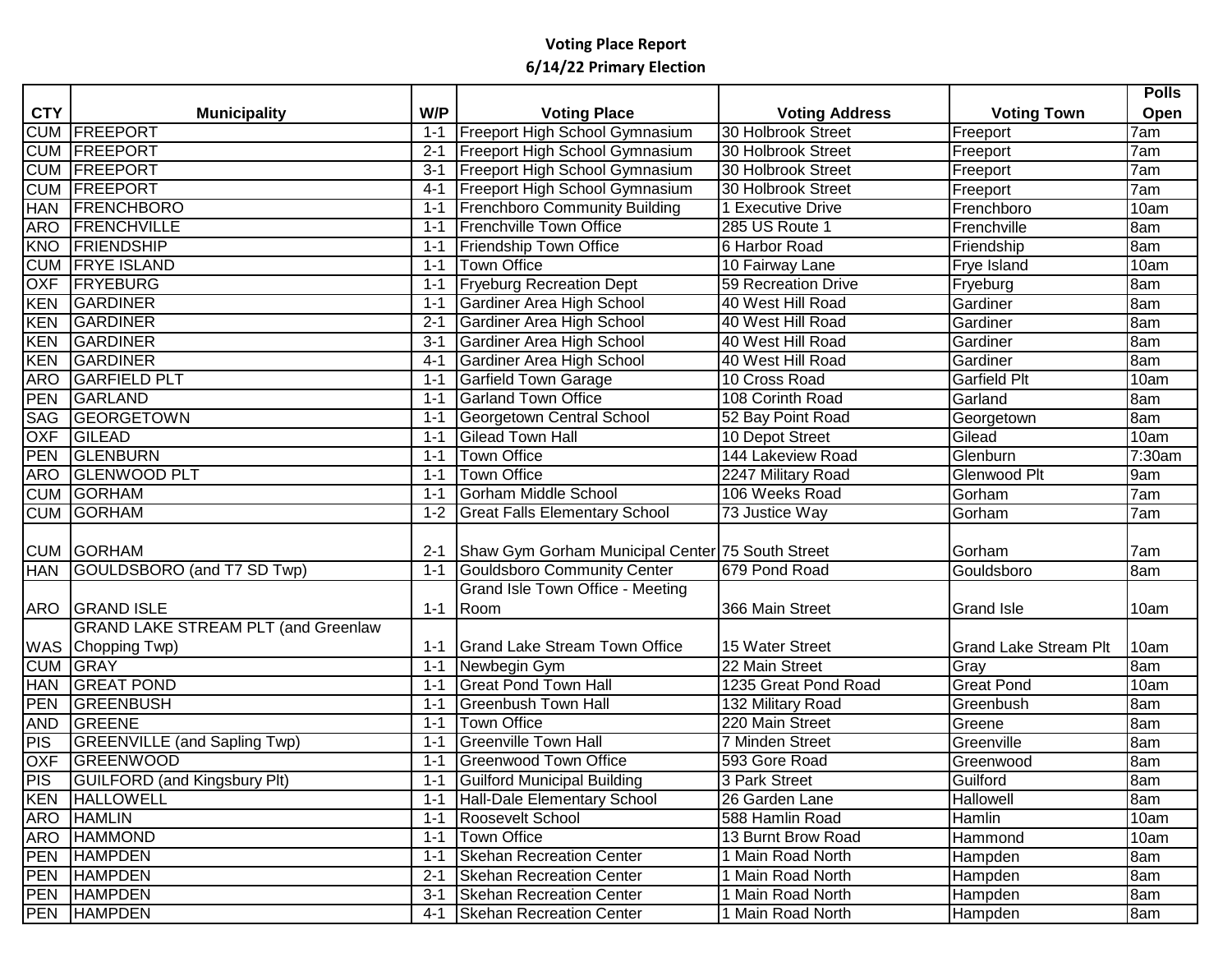|                 |                                         |         |                                        |                            |                     | <b>Polls</b> |
|-----------------|-----------------------------------------|---------|----------------------------------------|----------------------------|---------------------|--------------|
| <b>CTY</b>      | <b>Municipality</b>                     | W/P     | <b>Voting Place</b>                    | <b>Voting Address</b>      | <b>Voting Town</b>  | <b>Open</b>  |
| <b>HAN</b>      | <b>HANCOCK</b>                          | $1 - 1$ | <b>Hancock Town Hall</b>               | 18 Point Road              | Hancock             | 8am          |
| <b>OXF</b>      | <b>HANOVER</b>                          | $1 - 1$ | Hanover Town Office                    | 21 Ferry Road              | Hanover             | 10am         |
| SOM             | HARMONY                                 | $1 - 1$ | Harmony Elementary School              | 18 Main Street             | Harmony             | 8am          |
| <b>CUM</b>      | <b>HARPSWELL</b>                        | $1 - 1$ | <b>Harpswell Community School</b>      | 308 Harpswell Islands Road | Harpswell           | 8am          |
|                 | <b>CUM HARPSWELL</b>                    | $2 - 1$ | <b>Harpswell Community School</b>      | 308 Harpswell Islands Road | Harpswell           | 8am          |
|                 | <b>CUM HARPSWELL</b>                    | $3 - 1$ | <b>Harpswell Community School</b>      | 308 Harpswell Islands Road | Harpswell           | 8am          |
|                 | <b>WAS HARRINGTON</b>                   | $1 - 1$ | Harrington Town Office                 | 114 East Main Street       | Harrington          | 8am          |
|                 |                                         |         | Harrison Town Office - Meeting         |                            |                     |              |
|                 | <b>CUM HARRISON</b>                     | $1 - 1$ | Room                                   | 20 Front Street            | Harrison            | 8am          |
| <b>OXF</b>      | <b>HARTFORD</b>                         | $1 - 1$ | <b>Hartford Town Hall</b>              | 1190 Main Street           | Hartford            | 8am          |
|                 | <b>SOM HARTLAND</b>                     | $1 - 1$ | <b>Irving Tanning Community Center</b> | 62 Elm Street              | Hartland            | 8am          |
|                 | ARO HAYNESVILLE (and Forkstown Twp)     | $1 - 1$ | <b>Haynesville Town Office</b>         | 16 Danforth Road           | Haynesville         | 10am         |
| <b>OXF</b>      | <b>HEBRON</b>                           | $1 - 1$ | <b>Hebron Town Office</b>              | 351 Paris Road             | <b>Hebron</b>       | 8am          |
| PEN             | <b>HERMON</b>                           | $1 - 1$ | Patricia A. Duran School               | 235 Billings Road          | Hermon              | 7am          |
| <b>ARO</b>      | <b>HERSEY</b>                           | $1 - 1$ | <b>Patten Fire Station</b>             | 27 Dearborn Street         | Patten              | 8am          |
|                 | SOM HIGHLAND PLT (and Lexington Twp)    | $1 - 1$ | <b>Town House</b>                      | 2185 Long Falls Dam Road   | <b>Highland Plt</b> | 10am         |
| <b>OXF</b>      | <b>HIRAM</b>                            | $1 - 1$ | <b>Hiram Town Office</b>               | 16 Nasons Way              | Hiram               | 8am          |
|                 | ARO HODGDON (and Cary Twp)              | $1 - 1$ | Hodgdon Fire Department                | 49 Hodgdon Mills Road      | Hodgdon             | 8am          |
| <b>PEN</b>      | HOLDEN                                  | $1 - 1$ | <b>Holden Municipal Building</b>       | 570 Main Road              | Holden              | 7am          |
|                 | YOR HOLLIS                              | $1 - 1$ | <b>Hollis Community Building</b>       | 35 Town Farm Road          | <b>Hollis</b>       | 7am          |
| <b>KNO</b>      | <b>HOPE</b>                             | $1 - 1$ | Hope Town Office                       | 441 Camden Road            | Hope                | 8am          |
| ARO <sub></sub> | <b>HOULTON</b>                          | $1 - 1$ | <b>Gentle Memorial Building</b>        | 128 Main Street            | Houlton             | 7am          |
| PEN             | HOWLAND                                 | $1 - 1$ | <b>Howland Town Office</b>             | 10 Bridge Street           | Howland             | 8am          |
| PEN             | <b>HUDSON</b>                           | $1 - 1$ | <b>Hudson Town Hall</b>                | 2150 Hudson Road           | Hudson              | 8am          |
|                 | WAS INDIAN TWP (and Sakom Twp)          | $1 - 1$ | Indian Twp Tribal Office               | 8 Kennabasis Road          | Indian Twp          | 10am         |
| <b>FRA</b>      | <b>INDUSTRY</b>                         | $1 - 1$ | <b>Industry Town Hall</b>              | 1033 Industry Road         | Industry            | 8am          |
| <b>ARO</b>      | <b>ISLAND FALLS (and T4 R3 Twp)</b>     | $1 - 1$ | <b>Island Falls Municipal Office</b>   | 68 Houlton Road            | <b>Island Falls</b> | 8am          |
| <b>KNO</b>      | <b>ISLE AU HAUT</b>                     | $1 - 1$ | <b>Revere Memorial Hall</b>            | 1 Main Street              | Isle Au Haut        | 9am          |
| <b>WAL</b>      | <b>ISLESBORO</b>                        | $1 - 1$ | Town Office Meeting Room               | 150 Main Road              | Islesboro           | 8am          |
|                 |                                         |         | Jackman Municipal Conference           |                            |                     |              |
|                 | <b>SOM JACKMAN</b>                      | $1 - 1$ | Room                                   | 369 Main Street            | Jackman             | 8am          |
|                 | JACKMAN (and Long Pond Twp, Parlin Pond |         | Jackman Municipal Conference           |                            |                     |              |
|                 | SOM   Twp & Sandy Bay Twp)              | $1 - 2$ | Room                                   | 369 Main Street            | Jackman             | 8am          |
|                 | <b>WAL JACKSON</b>                      | $1 - 1$ | Jackson Town Office                    | 730 Moosehead Trail        | Jackson             | 8am          |
| FRA JAY         |                                         | $1 - 1$ | Community Building                     | 13 Community Drive         | Jay                 | 8am          |
|                 | LIN JEFFERSON                           | $1 - 1$ | Jefferson Fire Station                 | 204 Waldoboro Road         | <b>Jefferson</b>    | 8am          |
|                 | <b>WAS JONESBORO</b>                    | $1 - 1$ | Jonesboro Town Office                  | 23 Station Road            | Jonesboro           | 8am          |
|                 | <b>WAS JONESPORT</b>                    | $1 - 1$ | Jonesport Town Office                  | 70 Snare Creek Lane        | Jonesport           | 8am          |
|                 | <b>PEN KENDUSKEAG</b>                   | $1 - 1$ | Kenduskeag Town Office                 | 4010 Broadway              | Kenduskeag          | 8am          |
|                 | YOR KENNEBUNK                           | $1 - 1$ | Edward C. Winston Auditorium           | 1 Summer Street            | Kennebunk           | 6am          |
|                 | <b>YOR KENNEBUNK</b>                    |         | 1-2 Edward C. Winston Auditorium       | <b>Summer Street</b>       | Kennebunk           | 6am          |
|                 | YOR KENNEBUNKPORT                       |         | 1-1 Village Fire Station               | 32 North Street            | Kennebunkport       | 8am          |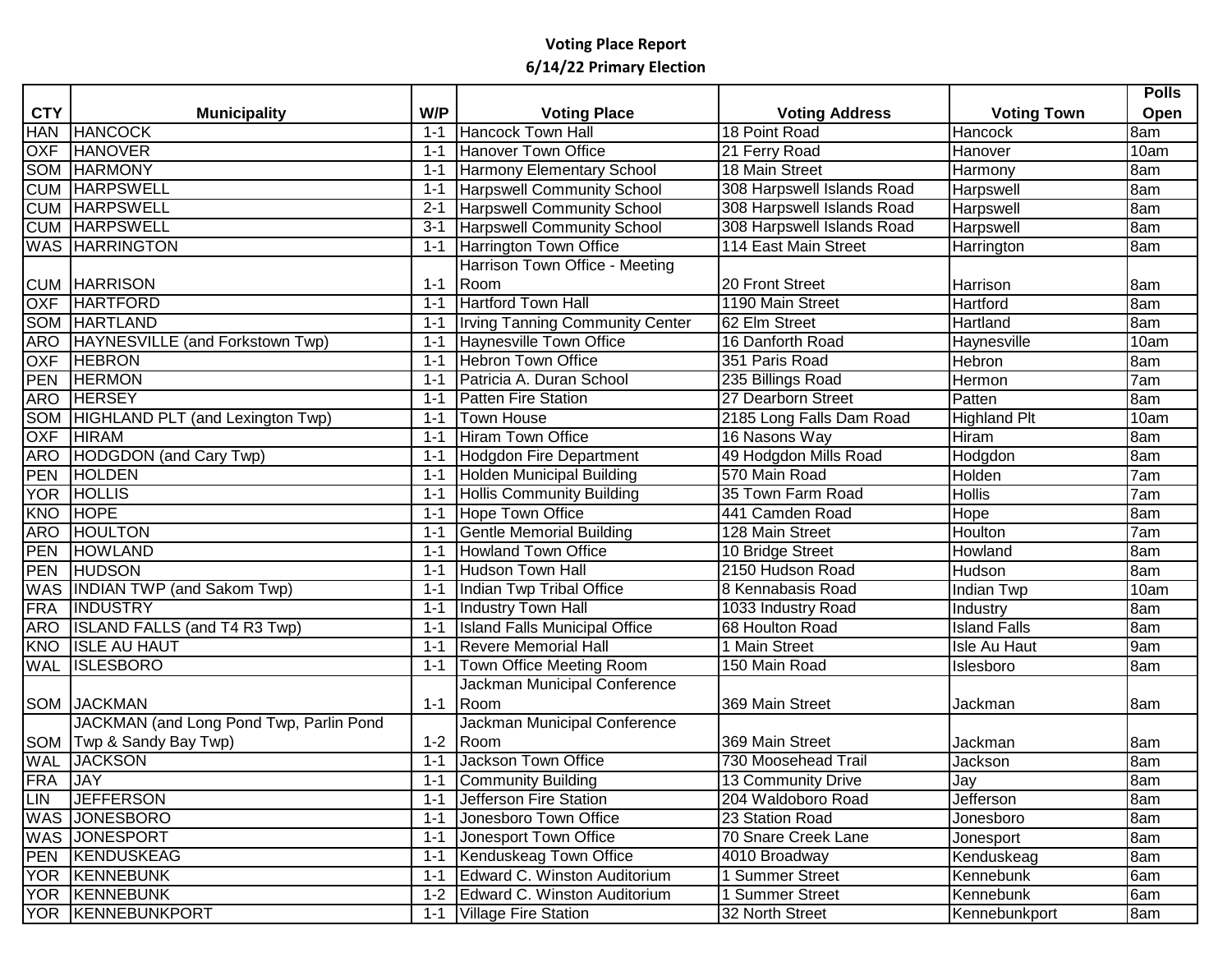|            |                                          |         |                                                    |                        |                        | <b>Polls</b> |
|------------|------------------------------------------|---------|----------------------------------------------------|------------------------|------------------------|--------------|
| <b>CTY</b> | <b>Municipality</b>                      | W/P     | <b>Voting Place</b>                                | <b>Voting Address</b>  | <b>Voting Town</b>     | Open         |
| <b>FRA</b> | KINGFIELD                                | $1 - 1$ | <b>Webster Hall</b>                                | 38 School Street       | Kingfield              | 8am          |
|            | KINGMAN TWP (with Webster Plt & Prentiss |         |                                                    |                        |                        |              |
| <b>PEN</b> | Twp)                                     | 1-1     | <b>Webster Plt Town Office</b>                     | 583 Tucker Ridge Road  | <b>Webster Plt</b>     | 9am          |
|            |                                          |         |                                                    |                        |                        |              |
| <b>PIS</b> | KINGSBURY PLT (with Guilford)            | 1-1     | Guilford Municipal Building                        | 3 Park Street          | Guilford               | 8am          |
| <b>YOR</b> | KITTERY                                  | $1 - 1$ | <b>Kittery Community Center</b>                    | 120 Rogers Road        | Kittery                | 8am          |
| <b>WAL</b> | KNOX                                     | $1 - 1$ | Knox Town Office                                   | 10 Abbott Road         | Knox                   | 8am          |
| <b>PEN</b> | LAGRANGE (and Orneville Twp)             | $1 - 1$ | Lagrange Town Office                               | 5791 Bennoch Road      | Lagrange               | 8am          |
| <b>PIS</b> | <b>LAKE VIEW PLT</b>                     | 1-1     | Lake View Town Office                              | 27 Church Street       | <b>Brownville</b>      | 9am          |
|            |                                          |         | Lakeville Town Office (McKinley                    |                        |                        |              |
| <b>PEN</b> | <b>LAKEVILLE</b>                         | $1 - 1$ | School House)                                      | 847 Bottle Lake Road   | Lakeville              | 10am         |
| <b>HAN</b> | <b>LAMOINE</b>                           | $1 - 1$ | Lamoine Town Office                                | 606 Douglas Highway    | Lamoine                | 8am          |
| <b>YOR</b> | <b>LEBANON</b>                           | $1 - 1$ | Lebanon Elementary School                          | 65 Upper Guinea Road   | Lebanon                | 6am          |
| PEN        | <b>LEE</b>                               | $1 - 1$ | Eula Ham Municipal Building                        | 29 Winn Road           | Lee                    | 8am          |
| <b>AND</b> | <b>LEEDS</b>                             | $1 - 1$ | <b>Leeds Town Office</b>                           | 8 Community Drive      | Leeds                  | 7am          |
| PEN        | <b>LEVANT</b>                            | $1 - 1$ | Levant Town Office                                 | 691 Townhouse Road     | Levant                 | 8am          |
| <b>AND</b> | <b>LEWISTON</b>                          | $1 - 1$ | <b>Lewiston Memorial Armory</b>                    | 65 Central Avenue      | Lewiston               | 7am          |
| <b>AND</b> | <b>LEWISTON</b>                          | $2 - 1$ | Montello School                                    | 407 East Avenue        | Lewiston               | 7am          |
| <b>AND</b> | <b>LEWISTON</b>                          | $3 - 1$ | Lewiston Memorial Armory                           | 65 Central Avenue      | Lewiston               | 7am          |
| <b>AND</b> | <b>LEWISTON</b>                          | $4 - 1$ | Longley Elementary School                          | 145 Birch Street       | Lewiston               | 7am          |
| <b>AND</b> | <b>LEWISTON</b>                          | $5 - 1$ | Longley Elementary School                          | 145 Birch Street       | Lewiston               | 7am          |
| <b>AND</b> | <b>LEWISTON</b>                          | $6 - 1$ | The Green Ladie (at High School)                   | 156 East Street        | Lewiston               | 7am          |
| <b>AND</b> | <b>LEWISTON</b>                          | $7 - 1$ | <b>Longley Elementary School</b>                   | 145 Birch Street       | Lewiston               | 7am          |
| <b>WAL</b> | <b>LIBERTY</b>                           | $1 - 1$ | Town Office Building                               | 7 Water Street         | Liberty                | 8am          |
| YOR        | <b>LIMERICK</b>                          | $1 - 1$ | <b>Limerick Municipal Building</b>                 | 55 Washington Street   | Limerick               | 8am          |
|            |                                          |         |                                                    |                        |                        |              |
| ARO        | <b>LIMESTONE</b>                         | $1 - 1$ | Limestone Community School Gym                     | 93 High Street         | Limestone              | 8am          |
|            | YOR LIMINGTON                            | $1 - 1$ | Limington Municipal Complex                        | 425 Sokokis Avenue     | Limington              | 8am          |
|            |                                          |         |                                                    |                        |                        |              |
| <b>PEN</b> | <b>LINCOLN</b>                           | 1-1     | Mattanawcook Academy Gymnasium 33 Reed Drive       |                        | Lincoln                | 8am          |
| <b>OXF</b> | <b>LINCOLN PLT</b>                       | $1 - 1$ | Lincoln Plt Town Hall                              | 260 Wilsons Mills Road | Lincoln Plt            | 10am         |
| <b>WAL</b> | <b>LINCOLNVILLE</b>                      | $1 - 1$ | Lincolnville Central School                        | 523 Hope Road          | Lincolnville           | 8am          |
|            | ARO LINNEUS (and Forkstown Twp)          | $1 - 1$ | Linneus Fire Department Community 1811 Bangor Road |                        | Linneus                | 8am          |
|            | AND LISBON                               | $1 - 1$ | LHS Gym                                            | 2 Sugg Drive           | Lisbon                 | 7am          |
|            | AND LISBON                               |         | 2-1 LHS Gym                                        | 2 Sugg Drive           | Lisbon                 | 7am          |
|            | <b>KEN LITCHFIELD</b>                    |         | 1-1   Litchfield Sportsmen's Club                  | 2261 Hallowell Road    | Litchfield             | 8am          |
|            | ARO LITTLETON                            |         | 1-1   Littleton Town Office                        | 1536 US Highway 1      | Littleton              | 8am          |
|            | AND LIVERMORE                            |         | 1-1   Livermore Primary School                     | 107 Gibbs Mills Road   | Livermore              | 8am          |
|            | <b>AND LIVERMORE FALLS</b>               |         | 1-1 Livermore Falls Fire Station                   | 29 Park Street         | <b>Livermore Falls</b> | 8am          |
|            | <b>CUM LONG ISLAND</b>                   |         | 1-1 Long Island Community Center                   | 77 Wharf Street        | Long Island            | 8am          |
|            | OXF LOVELL                               |         | 1-1 Lovell Town House                              | 1133 Main Street       | Lovell                 | 8am          |
|            | PEN LOWELL                               |         | 1-1 Lowell Town Office                             | 129 West Old Main Road | Lowell                 | 10am         |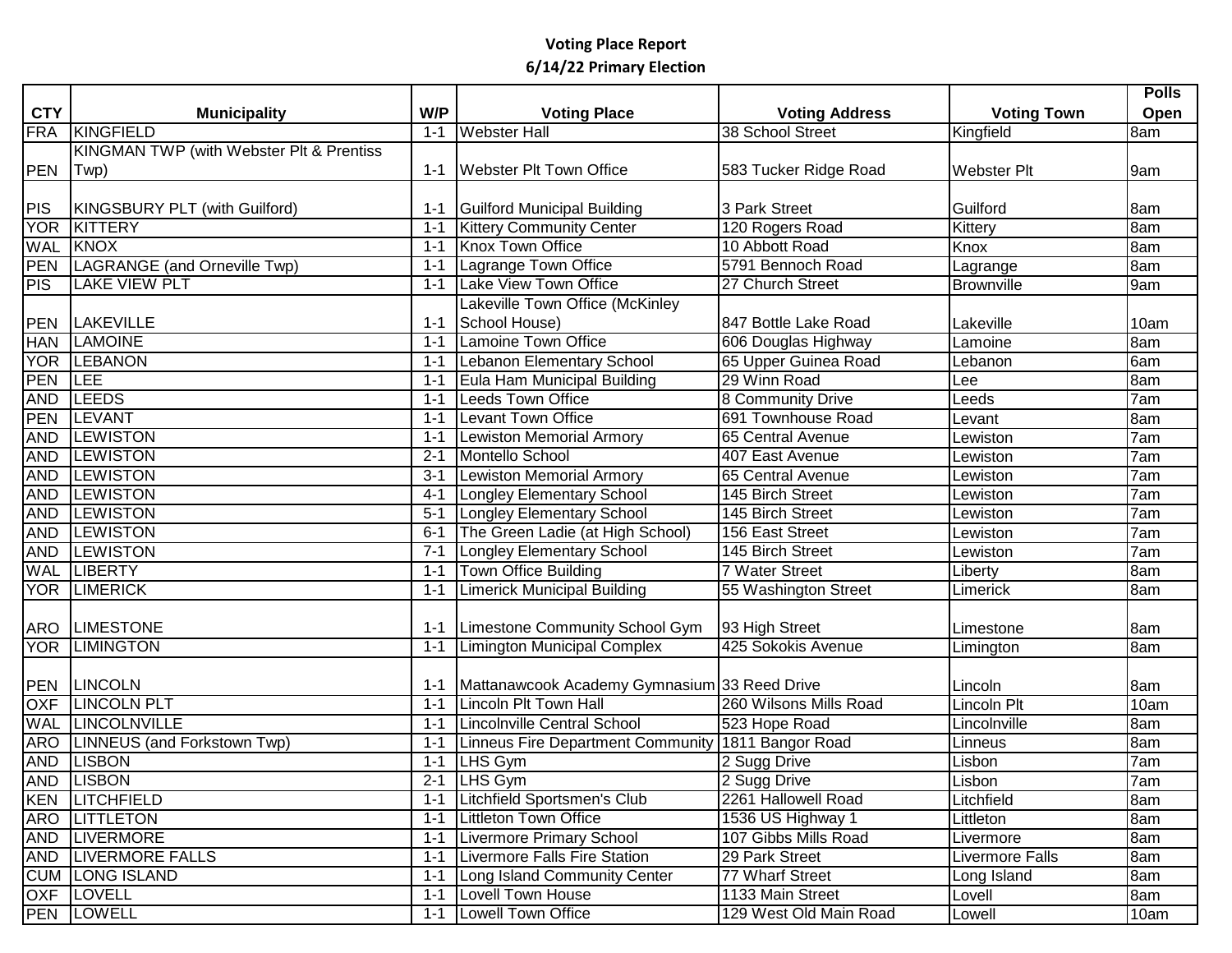|            |                                         |         |                                    |                          |                       | <b>Polls</b>       |
|------------|-----------------------------------------|---------|------------------------------------|--------------------------|-----------------------|--------------------|
| <b>CTY</b> | <b>Municipality</b>                     | W/P     | <b>Voting Place</b>                | <b>Voting Address</b>    | <b>Voting Town</b>    | Open               |
|            | <b>WAS LUBEC</b>                        | $1 - 1$ | Lubec Town Office                  | 40 School Street         | Lubec                 | 8am                |
|            | <b>ARO LUDLOW</b>                       | $1 - 1$ | Ludlow Town Office                 | 831 Ludlow Road          | Ludlow                | 10am               |
| <b>YOR</b> | <b>LYMAN</b>                            | $1 - 1$ | Lyman Town Hall                    | 11 South Waterboro Road  | Lyman                 | 8am                |
|            | WAS MACHIAS                             | $1 - 1$ | Machias Town Office                | 7 Court Street, Suite 1  | Machias               | 8am                |
|            | <b>WAS MACHIASPORT</b>                  | $1 - 1$ | Machiasport Municipal Complex      | 8 Unity Square           | Machiasport           | 8am                |
| ARO        | MACWAHOC PLT (and Molunkus Twp)         | $1 - 1$ | Macwahoc Town Office               | 48 Kingman Road          | Macwahoc Plt          | 10am               |
| ARO        | MADAWASKA                               | $1 - 1$ | Madawaska Multi-Purpose Center     | 160 7th Avenue           | Madawaska             | 8am                |
| ARO        | MADAWASKA LAKE (with Stockholm)         | $1 - 1$ | Stockholm Community Center         | 62 School Street         | Stockholm             | 10am               |
| <b>SOM</b> | <b>MADISON</b>                          | $1 - 1$ | <b>Old Point Avenue Building</b>   | 108 Old Point Avenue     | Madison               | 8am                |
| <b>OXF</b> | MAGALLOWAY TWP                          | $1 - 1$ | Lincoln Plt Town Hall              | 260 Wilsons Mills Road   | Lincoln Plt           | 10am               |
| <b>KEN</b> | <b>MANCHESTER</b>                       | $1 - 1$ | Manchester Fire Station            | 32 Readfield Road        | Manchester            | 8am                |
| <b>ARO</b> | <b>MAPLETON</b>                         | $1 - 1$ | <b>Mapleton Fire Station</b>       | 117 Pulcifur Road        | Mapleton              | 8am                |
| <b>ARO</b> | <b>MAPLETON</b>                         | $1 - 2$ | Mapleton Fire Station              | 117 Pulcifur Road        | Mapleton              | 8am                |
| <b>ARO</b> | <b>MAPLETON</b>                         | $1 - 3$ | Mapleton Fire Station              | 117 Pulcifur Road        | Mapleton              | 8am                |
| <b>HAN</b> | <b>MARIAVILLE</b>                       | $1 - 1$ | Mariaville Town Office             | 1686 Mariaville Road     | Mariaville            | $\overline{1}0$ am |
|            | ARO MARS HILL                           | $1 - 1$ | <b>Mars Hill Fire Station</b>      | 12 Market Street         | Mars Hill             | 8am                |
|            | <b>WAS MARSHFIELD</b>                   | $1 - 1$ | Marshfield Town Office             | 187 Northfield Road      | Marshfield            | 8am                |
|            | MASARDIS (and Oxbox North Twp & T11 R4  |         |                                    |                          |                       |                    |
| <b>ARO</b> | <b>WELS Twp</b> )                       | 1-1     | Masardis Municipal Building        | 26 School Street         | Masardis              | 10am               |
| <b>KNO</b> | <b>MATINICUS ISLE PLT</b>               | $1 - 1$ | Matinicus Town Office              | 17 South Road            | Matinicus Isle        | $\overline{1}$ 0am |
| <b>PEN</b> | MATTAWAMKEAG (and Molunkus Twp)         | $1 - 1$ | Mattawamkeag Municipal Building    | 327 Main Street          | Mattawamkeag          | 8am                |
| <b>PEN</b> | MAXFIELD                                | $1 - 1$ | Maxfield Town Office               | 231 River Road           | Maxfield              | 10am               |
|            |                                         |         |                                    |                          |                       |                    |
| <b>AND</b> | <b>MECHANIC FALLS</b>                   | 1-1     | Mechanic Falls Municipal Bldg Gym  | 108 Lewiston Street      | <b>Mechanic Falls</b> | 8am                |
|            | <b>WAS MEDDYBEMPS</b>                   | $1 - 1$ | <b>Meddybemps Community Center</b> | 849 Main Street          | Meddybemps            | 10am               |
| PIS        | <b>MEDFORD</b>                          | $1 - 1$ | <b>Medford Community Center</b>    | 9 Trestle Road           | Medford               | 9am                |
|            | PEN MEDWAY (and Molunkus Twp)           | $1 - 1$ | <b>Medway Fire Station</b>         | 23 Grindstone Road       | Medway                | 8am                |
|            | <b>SOM MERCER</b>                       | $1 - 1$ | <b>Mercer Town Office</b>          | 1015 Beech Hill Road     | Mercer                | 8am                |
|            | ARO MERRILL                             | $1 - 1$ | <b>Merrill Town Office</b>         | 3391 Route 2             | Merrill               | 10am               |
|            | OXF MEXICO                              | $1 - 1$ | Calvin P. Lyons Hall               | 134 Main Street          | Mexico                | 8am                |
|            | WAS MILBRIDGE (and T10 SD Twp)          | $1 - 1$ | Milbridge Safety Complex           | 16 School Street         | Milbridge             | 8am                |
|            | PEN MILFORD (and Greenfield Twp)        | $1 - 1$ | Milford Town Hall                  | 62 Davenport Street      | Milford               | 8am                |
|            | <b>PEN MILLINOCKET</b>                  | $1 - 1$ | <b>Stearns High School</b>         | 199 State Street         | Millinocket           | 8am                |
|            | MILLINOCKET (and Long A Twp, T1 R8 WELS |         |                                    |                          |                       |                    |
|            | Twp, T3 Indian Purchase Twp, T4 Indian  |         |                                    |                          |                       |                    |
|            | PEN Purchase Twp)                       |         | 1-2 Stearns High School            | 199 State Street         | Millinocket           | 8am                |
|            | MILLINOCKET (and Chesuncook Twp, T1 R9  |         |                                    |                          |                       |                    |
|            | WELS Twp, T3 R11 WELS Twp, T4 R10 WELS  |         |                                    |                          |                       |                    |
|            | Twp, T6 R11 WELS Twp, T6 R13 WELS Twp & |         |                                    |                          |                       |                    |
| PIS        | T8 R11 WELS Twp)                        | $1 - 2$ | Stearns High School                | 199 State Street         | Millinocket           | 8am                |
| <b>PIS</b> | MILO (and Orneville Twp)                | $1 - 1$ | Milo Town Hall                     | <b>6 Pleasant Street</b> | Milo                  | 8am                |
|            | AND MINOT                               | $1 - 1$ | Minot Town Office                  | 329 Woodman Hill Road    | Minot                 | 8am                |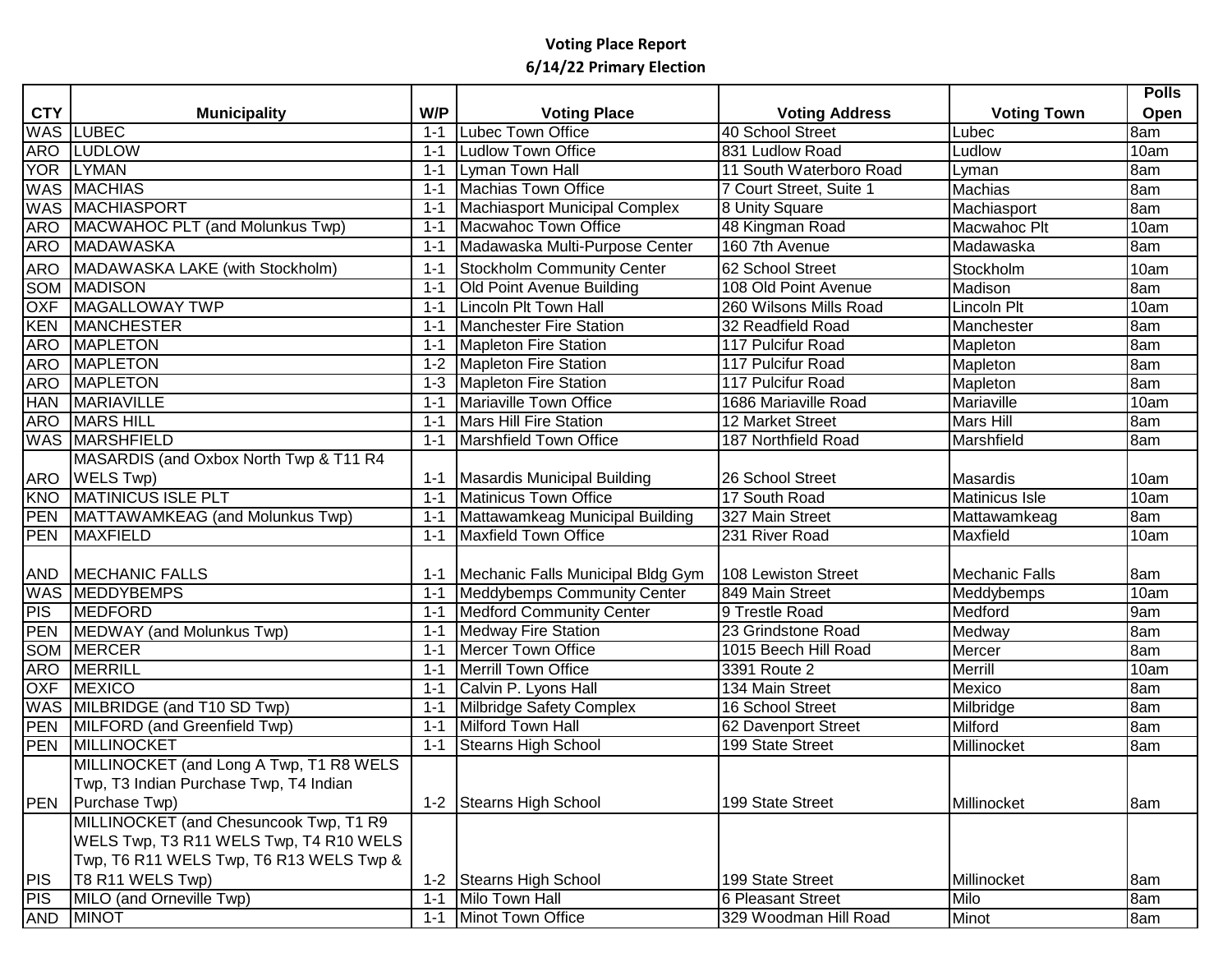|                                                                                                       |                                                                                                                                                                                                                                                                                                                                                                                                                                   |                                                     |                                                                                                                                                                                                                                                                                                                                                                                                                                                                                                                                                                                                                                                         |                                                                                                                                                                                                                                                                  |                                                                                                                                                                                                                                                                                    | <b>Polls</b> |
|-------------------------------------------------------------------------------------------------------|-----------------------------------------------------------------------------------------------------------------------------------------------------------------------------------------------------------------------------------------------------------------------------------------------------------------------------------------------------------------------------------------------------------------------------------|-----------------------------------------------------|---------------------------------------------------------------------------------------------------------------------------------------------------------------------------------------------------------------------------------------------------------------------------------------------------------------------------------------------------------------------------------------------------------------------------------------------------------------------------------------------------------------------------------------------------------------------------------------------------------------------------------------------------------|------------------------------------------------------------------------------------------------------------------------------------------------------------------------------------------------------------------------------------------------------------------|------------------------------------------------------------------------------------------------------------------------------------------------------------------------------------------------------------------------------------------------------------------------------------|--------------|
| <b>CTY</b>                                                                                            | <b>Municipality</b>                                                                                                                                                                                                                                                                                                                                                                                                               | W/P                                                 | <b>Voting Place</b>                                                                                                                                                                                                                                                                                                                                                                                                                                                                                                                                                                                                                                     | <b>Voting Address</b>                                                                                                                                                                                                                                            | <b>Voting Town</b>                                                                                                                                                                                                                                                                 | Open         |
| LIN                                                                                                   | MONHEGAN ISLAND PLT                                                                                                                                                                                                                                                                                                                                                                                                               | $1 - 1$                                             | Monhegan Memorial Library                                                                                                                                                                                                                                                                                                                                                                                                                                                                                                                                                                                                                               | 10 Monhegan Avenue                                                                                                                                                                                                                                               | Monhegan                                                                                                                                                                                                                                                                           | 10am         |
| KEN                                                                                                   | MONMOUTH                                                                                                                                                                                                                                                                                                                                                                                                                          | $1 - 1$                                             | Monmouth Academy Gymnasium                                                                                                                                                                                                                                                                                                                                                                                                                                                                                                                                                                                                                              | 96 Academy Road                                                                                                                                                                                                                                                  | Monmouth                                                                                                                                                                                                                                                                           | 8am          |
| <b>WAL</b>                                                                                            | MONROE                                                                                                                                                                                                                                                                                                                                                                                                                            | $1 - 1$                                             | Monroe Town Hall                                                                                                                                                                                                                                                                                                                                                                                                                                                                                                                                                                                                                                        | 8 Swanlake Avenue                                                                                                                                                                                                                                                | Monroe                                                                                                                                                                                                                                                                             | 8am          |
| PIS                                                                                                   | MONSON (and Elliotsville Twp)                                                                                                                                                                                                                                                                                                                                                                                                     | $1 - 1$                                             | Monson Gym                                                                                                                                                                                                                                                                                                                                                                                                                                                                                                                                                                                                                                              | 35 Greenville Road                                                                                                                                                                                                                                               | Monson                                                                                                                                                                                                                                                                             | 8am          |
| <b>ARO</b>                                                                                            | MONTICELLO                                                                                                                                                                                                                                                                                                                                                                                                                        | $1 - 1$                                             | Monticello Town Office                                                                                                                                                                                                                                                                                                                                                                                                                                                                                                                                                                                                                                  | 405 US Highway 1                                                                                                                                                                                                                                                 | Monticello                                                                                                                                                                                                                                                                         | 8am          |
| WAL                                                                                                   | <b>MONTVILLE</b>                                                                                                                                                                                                                                                                                                                                                                                                                  | $1 - 1$                                             | Montville Town House (Town Hall)                                                                                                                                                                                                                                                                                                                                                                                                                                                                                                                                                                                                                        | 418 Center Road                                                                                                                                                                                                                                                  | Montville                                                                                                                                                                                                                                                                          | 8am          |
|                                                                                                       | <b>SOM MOOSE RIVER</b>                                                                                                                                                                                                                                                                                                                                                                                                            | 1-1                                                 | Moose River Town Office                                                                                                                                                                                                                                                                                                                                                                                                                                                                                                                                                                                                                                 | 705 Main Street                                                                                                                                                                                                                                                  | <b>Moose River</b>                                                                                                                                                                                                                                                                 | 10am         |
|                                                                                                       |                                                                                                                                                                                                                                                                                                                                                                                                                                   |                                                     |                                                                                                                                                                                                                                                                                                                                                                                                                                                                                                                                                                                                                                                         |                                                                                                                                                                                                                                                                  |                                                                                                                                                                                                                                                                                    |              |
|                                                                                                       | ARO MORO PLT (and T7 R5 WELS Twp)                                                                                                                                                                                                                                                                                                                                                                                                 |                                                     | 1-1 Katahdin Lodge                                                                                                                                                                                                                                                                                                                                                                                                                                                                                                                                                                                                                                      | 626 Aroostook Scenic Highway                                                                                                                                                                                                                                     | Moro Plt                                                                                                                                                                                                                                                                           | 10am         |
|                                                                                                       | <b>WAL MORRILL</b>                                                                                                                                                                                                                                                                                                                                                                                                                | $1 - 1$                                             | <b>Morrill Community Center</b>                                                                                                                                                                                                                                                                                                                                                                                                                                                                                                                                                                                                                         | 4 North Main Street                                                                                                                                                                                                                                              | Morrill                                                                                                                                                                                                                                                                            | 8am          |
|                                                                                                       | <b>SOM MOSCOW (and Bowtown Twp)</b>                                                                                                                                                                                                                                                                                                                                                                                               | $1 - 1$                                             | <b>Moscow Town Hall</b>                                                                                                                                                                                                                                                                                                                                                                                                                                                                                                                                                                                                                                 | 110 Canada Road                                                                                                                                                                                                                                                  | Moscow                                                                                                                                                                                                                                                                             | 8am          |
| PEN                                                                                                   | <b>MOUNT CHASE</b>                                                                                                                                                                                                                                                                                                                                                                                                                | $1 - 1$                                             | Mount Chase Town Office                                                                                                                                                                                                                                                                                                                                                                                                                                                                                                                                                                                                                                 | 1094 Shin Pond Road                                                                                                                                                                                                                                              | <b>Mount Chase</b>                                                                                                                                                                                                                                                                 | 10am         |
|                                                                                                       | <b>HAN MOUNT DESERT</b>                                                                                                                                                                                                                                                                                                                                                                                                           | $1 - 1$                                             | <b>Town Hall</b>                                                                                                                                                                                                                                                                                                                                                                                                                                                                                                                                                                                                                                        | 21 Sea Street                                                                                                                                                                                                                                                    | <b>Mount Desert</b>                                                                                                                                                                                                                                                                | 8am          |
|                                                                                                       | MOUNT VERNON                                                                                                                                                                                                                                                                                                                                                                                                                      | $1 - 1$                                             |                                                                                                                                                                                                                                                                                                                                                                                                                                                                                                                                                                                                                                                         | 2 Main Street                                                                                                                                                                                                                                                    | <b>Mount Vernon</b>                                                                                                                                                                                                                                                                | 8am          |
|                                                                                                       |                                                                                                                                                                                                                                                                                                                                                                                                                                   |                                                     |                                                                                                                                                                                                                                                                                                                                                                                                                                                                                                                                                                                                                                                         |                                                                                                                                                                                                                                                                  |                                                                                                                                                                                                                                                                                    |              |
|                                                                                                       | <b>CUM NAPLES</b>                                                                                                                                                                                                                                                                                                                                                                                                                 |                                                     | 1-1 Naples Municipal Office Gymnasium 15 Village Green Lane                                                                                                                                                                                                                                                                                                                                                                                                                                                                                                                                                                                             |                                                                                                                                                                                                                                                                  | <b>Naples</b>                                                                                                                                                                                                                                                                      | 8am          |
|                                                                                                       |                                                                                                                                                                                                                                                                                                                                                                                                                                   |                                                     |                                                                                                                                                                                                                                                                                                                                                                                                                                                                                                                                                                                                                                                         | 1809 Caribou Road                                                                                                                                                                                                                                                | New Canada                                                                                                                                                                                                                                                                         | 10am         |
|                                                                                                       |                                                                                                                                                                                                                                                                                                                                                                                                                                   |                                                     | 1-1 New Gloucester Fire Station                                                                                                                                                                                                                                                                                                                                                                                                                                                                                                                                                                                                                         | 611 Lewiston Road                                                                                                                                                                                                                                                |                                                                                                                                                                                                                                                                                    | 6am          |
|                                                                                                       |                                                                                                                                                                                                                                                                                                                                                                                                                                   |                                                     |                                                                                                                                                                                                                                                                                                                                                                                                                                                                                                                                                                                                                                                         | 11 Old Station Road                                                                                                                                                                                                                                              |                                                                                                                                                                                                                                                                                    | 8am          |
|                                                                                                       |                                                                                                                                                                                                                                                                                                                                                                                                                                   |                                                     | New Portland Fire Station -                                                                                                                                                                                                                                                                                                                                                                                                                                                                                                                                                                                                                             |                                                                                                                                                                                                                                                                  |                                                                                                                                                                                                                                                                                    |              |
|                                                                                                       |                                                                                                                                                                                                                                                                                                                                                                                                                                   |                                                     |                                                                                                                                                                                                                                                                                                                                                                                                                                                                                                                                                                                                                                                         | 911 River Road                                                                                                                                                                                                                                                   |                                                                                                                                                                                                                                                                                    | 8am          |
|                                                                                                       | <b>NEW SHARON</b>                                                                                                                                                                                                                                                                                                                                                                                                                 | $1 - 1$                                             | New Sharon Town Office                                                                                                                                                                                                                                                                                                                                                                                                                                                                                                                                                                                                                                  | 11 School Lane                                                                                                                                                                                                                                                   |                                                                                                                                                                                                                                                                                    | 8am          |
|                                                                                                       |                                                                                                                                                                                                                                                                                                                                                                                                                                   | $1 - 1$                                             | New Sweden Town Office                                                                                                                                                                                                                                                                                                                                                                                                                                                                                                                                                                                                                                  | 50 Station Road                                                                                                                                                                                                                                                  | <b>New Sweden</b>                                                                                                                                                                                                                                                                  | 8am          |
|                                                                                                       | <b>NEW VINEYARD</b>                                                                                                                                                                                                                                                                                                                                                                                                               | $1 - 1$                                             |                                                                                                                                                                                                                                                                                                                                                                                                                                                                                                                                                                                                                                                         | 20 Lake Street                                                                                                                                                                                                                                                   |                                                                                                                                                                                                                                                                                    | 8am          |
|                                                                                                       |                                                                                                                                                                                                                                                                                                                                                                                                                                   |                                                     |                                                                                                                                                                                                                                                                                                                                                                                                                                                                                                                                                                                                                                                         |                                                                                                                                                                                                                                                                  |                                                                                                                                                                                                                                                                                    |              |
|                                                                                                       |                                                                                                                                                                                                                                                                                                                                                                                                                                   |                                                     |                                                                                                                                                                                                                                                                                                                                                                                                                                                                                                                                                                                                                                                         |                                                                                                                                                                                                                                                                  |                                                                                                                                                                                                                                                                                    | 8am          |
|                                                                                                       |                                                                                                                                                                                                                                                                                                                                                                                                                                   |                                                     |                                                                                                                                                                                                                                                                                                                                                                                                                                                                                                                                                                                                                                                         |                                                                                                                                                                                                                                                                  |                                                                                                                                                                                                                                                                                    |              |
|                                                                                                       |                                                                                                                                                                                                                                                                                                                                                                                                                                   |                                                     |                                                                                                                                                                                                                                                                                                                                                                                                                                                                                                                                                                                                                                                         |                                                                                                                                                                                                                                                                  |                                                                                                                                                                                                                                                                                    | 8am          |
|                                                                                                       |                                                                                                                                                                                                                                                                                                                                                                                                                                   |                                                     |                                                                                                                                                                                                                                                                                                                                                                                                                                                                                                                                                                                                                                                         |                                                                                                                                                                                                                                                                  |                                                                                                                                                                                                                                                                                    | 8am          |
|                                                                                                       |                                                                                                                                                                                                                                                                                                                                                                                                                                   |                                                     |                                                                                                                                                                                                                                                                                                                                                                                                                                                                                                                                                                                                                                                         |                                                                                                                                                                                                                                                                  |                                                                                                                                                                                                                                                                                    |              |
|                                                                                                       |                                                                                                                                                                                                                                                                                                                                                                                                                                   |                                                     |                                                                                                                                                                                                                                                                                                                                                                                                                                                                                                                                                                                                                                                         |                                                                                                                                                                                                                                                                  |                                                                                                                                                                                                                                                                                    | 8am          |
|                                                                                                       |                                                                                                                                                                                                                                                                                                                                                                                                                                   |                                                     |                                                                                                                                                                                                                                                                                                                                                                                                                                                                                                                                                                                                                                                         |                                                                                                                                                                                                                                                                  |                                                                                                                                                                                                                                                                                    |              |
|                                                                                                       |                                                                                                                                                                                                                                                                                                                                                                                                                                   |                                                     |                                                                                                                                                                                                                                                                                                                                                                                                                                                                                                                                                                                                                                                         |                                                                                                                                                                                                                                                                  |                                                                                                                                                                                                                                                                                    | 8am          |
|                                                                                                       |                                                                                                                                                                                                                                                                                                                                                                                                                                   |                                                     |                                                                                                                                                                                                                                                                                                                                                                                                                                                                                                                                                                                                                                                         |                                                                                                                                                                                                                                                                  |                                                                                                                                                                                                                                                                                    |              |
|                                                                                                       |                                                                                                                                                                                                                                                                                                                                                                                                                                   |                                                     |                                                                                                                                                                                                                                                                                                                                                                                                                                                                                                                                                                                                                                                         |                                                                                                                                                                                                                                                                  |                                                                                                                                                                                                                                                                                    |              |
|                                                                                                       |                                                                                                                                                                                                                                                                                                                                                                                                                                   |                                                     |                                                                                                                                                                                                                                                                                                                                                                                                                                                                                                                                                                                                                                                         |                                                                                                                                                                                                                                                                  |                                                                                                                                                                                                                                                                                    | 8am          |
|                                                                                                       |                                                                                                                                                                                                                                                                                                                                                                                                                                   |                                                     |                                                                                                                                                                                                                                                                                                                                                                                                                                                                                                                                                                                                                                                         |                                                                                                                                                                                                                                                                  |                                                                                                                                                                                                                                                                                    |              |
|                                                                                                       |                                                                                                                                                                                                                                                                                                                                                                                                                                   |                                                     |                                                                                                                                                                                                                                                                                                                                                                                                                                                                                                                                                                                                                                                         |                                                                                                                                                                                                                                                                  |                                                                                                                                                                                                                                                                                    | 10am         |
|                                                                                                       |                                                                                                                                                                                                                                                                                                                                                                                                                                   |                                                     |                                                                                                                                                                                                                                                                                                                                                                                                                                                                                                                                                                                                                                                         |                                                                                                                                                                                                                                                                  |                                                                                                                                                                                                                                                                                    |              |
|                                                                                                       |                                                                                                                                                                                                                                                                                                                                                                                                                                   |                                                     |                                                                                                                                                                                                                                                                                                                                                                                                                                                                                                                                                                                                                                                         |                                                                                                                                                                                                                                                                  |                                                                                                                                                                                                                                                                                    | 7am          |
|                                                                                                       |                                                                                                                                                                                                                                                                                                                                                                                                                                   |                                                     |                                                                                                                                                                                                                                                                                                                                                                                                                                                                                                                                                                                                                                                         |                                                                                                                                                                                                                                                                  |                                                                                                                                                                                                                                                                                    | 10am         |
|                                                                                                       |                                                                                                                                                                                                                                                                                                                                                                                                                                   |                                                     |                                                                                                                                                                                                                                                                                                                                                                                                                                                                                                                                                                                                                                                         |                                                                                                                                                                                                                                                                  |                                                                                                                                                                                                                                                                                    | 8am          |
| <b>KEN</b><br><b>ARO</b><br>SOM<br><b>FRA</b><br><b>FRA</b><br><b>PEN</b><br><b>LIN</b><br><b>PEN</b> | NEW CANADA (and Cross Lake Twp)<br><b>CUM NEW GLOUCESTER</b><br><b>ARO NEW LIMERICK</b><br>NEW PORTLAND (and Lexington Twp & Spring<br>Lake Twp)<br><b>ARO NEW SWEDEN</b><br>NEWBURGH<br><b>NEWCASTLE</b><br>YOR NEWFIELD<br>NEWPORT<br><b>OXF NEWRY</b><br>LIN NOBLEBORO<br><b>SOM NORRIDGEWOCK</b><br>YOR NORTH BERWICK<br><b>KNO NORTH HAVEN</b><br><b>CUM NORTH YARMOUTH</b><br><b>WAS NORTHFIELD</b><br><b>WAL NORTHPORT</b> | $1 - 1$<br>$1 - 1$<br>$1 - 1$<br>$1 - 1$<br>$1 - 1$ | Mount Vernon Comunity Center<br>1-1 New Canada Community Center<br>1-1 New Limerick Town Office<br>1-1 Community Room<br>Community Room<br>Newburgh Town Office (former<br>1-1 Elementary School)<br>Community Meeting Room in Fire<br>1-1 Station<br>1-1 Newfield Town Hall<br>Public Safety Building - Multi-<br>1-1 Purpose Room<br>Raymond C. Foster Municipal<br>1-1 Building<br>Nobleboro Town Office Meeting<br>1-1 $\sqrt{\text{Room}}$<br>Mill Stream Elementary School<br>North Berwick Elementary School<br>North Haven Town Office<br><b>Wescustogo Hall &amp; Community</b><br>1-1 Center<br>Northfield Town Hall<br>Northport Town Office | 2220 Western Avenue<br>86 River Road<br>23 South Effingham Road<br>21 Water Street<br>422 Bear River Road<br>192 US Highway 1<br>26 Mercer Road<br>25 Varney Road<br>16 Town Office Square<br>120 Memorial Highway<br>1940 Northfield Road<br>16 Beech Hill Road | New Gloucester<br><b>New Limerick</b><br><b>New Portland</b><br><b>New Sharon</b><br><b>New Vineyard</b><br>Newburgh<br>Newcastle<br>Newfield<br>Newport<br><b>Newry</b><br>Nobleboro<br>Norridgewock<br>North Berwick<br>North Haven<br>North Yarmouth<br>Northfield<br>Northport | 8am<br>8am   |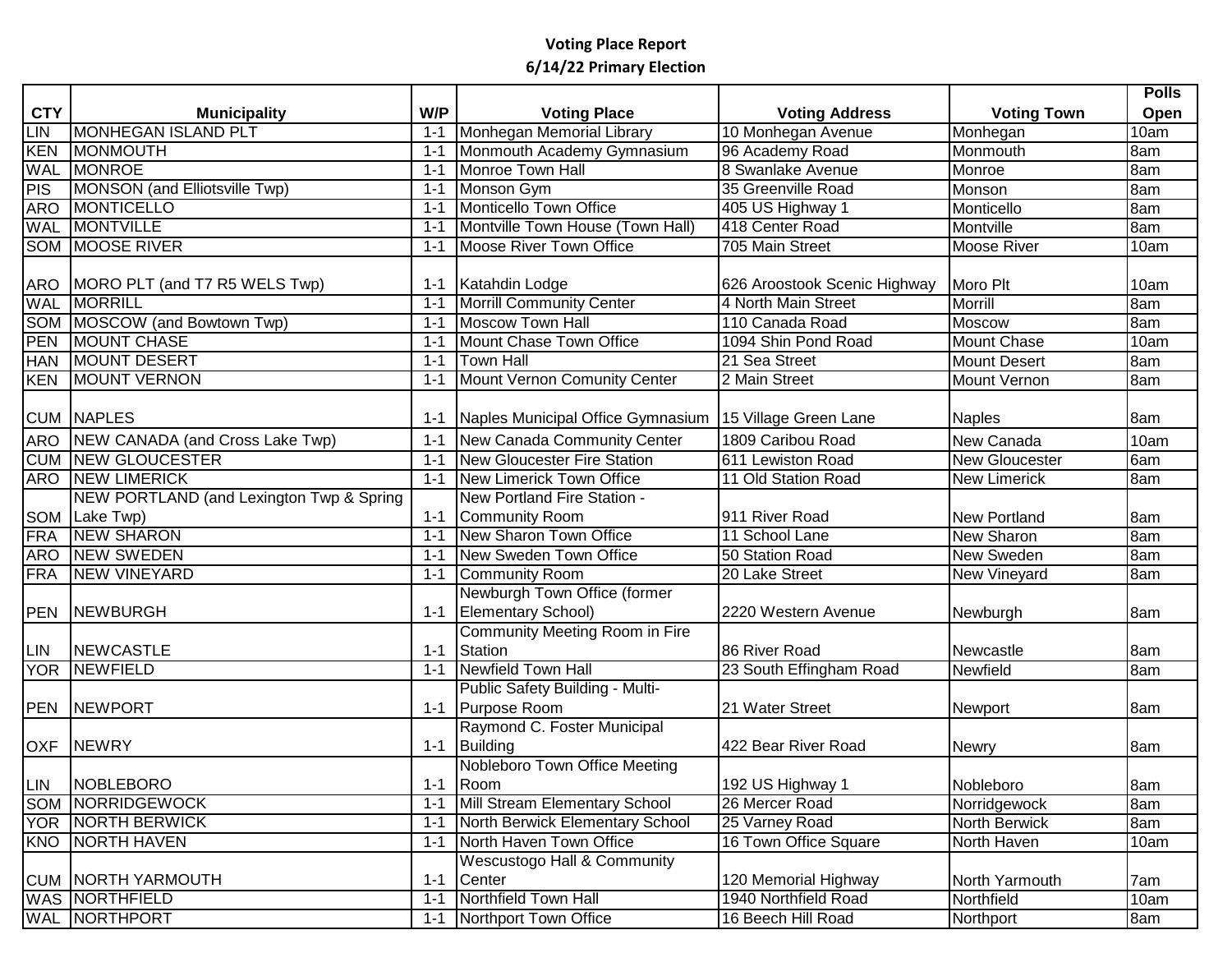|            |                                         |         |                                                       |                          |                          | <b>Polls</b> |
|------------|-----------------------------------------|---------|-------------------------------------------------------|--------------------------|--------------------------|--------------|
| <b>CTY</b> | <b>Municipality</b>                     | W/P     | <b>Voting Place</b>                                   | <b>Voting Address</b>    | <b>Voting Town</b>       | Open         |
| <b>OXF</b> | <b>NORWAY</b>                           | $1 - 1$ | Norway Fire Station                                   | 19 Danforth Street       | Norway                   | 8am          |
| <b>ARO</b> | <b>OAKFIELD</b>                         | $1 - 1$ | Oakfield Town Office                                  | 80 School Street         | Oakfield                 | 8am          |
| KEN        | <b>OAKLAND</b>                          | $1 - 1$ | <b>Oakland Fire Station</b>                           | 15 Fairfield Street      | Oakland                  | 7am          |
|            | YOR OGUNQUIT                            | $1 - 1$ | Dunaway Community Center                              | 23 School Street         | Ogunquit                 | 8am          |
|            |                                         |         |                                                       | 40 E Emerson Cummings    |                          |              |
|            | YOR OLD ORCHARD BEACH                   | 1-1     | Old Orchard Beach High School                         | Boulevard                | <b>Old Orchard Beach</b> | 8am          |
| PEN        | <b>OLD TOWN</b>                         | $1 - 1$ | <b>Elks Lodge</b>                                     | 37 Fourth Street         | Old Town                 | 7am          |
| PEN        | OLD TOWN (and Argyle Twp)               | $5 - 1$ | Elks Lodge                                            | 37 Fourth Street         | Old Town                 | 7am          |
| <b>ARO</b> | <b>ORIENT</b>                           | $1 - 1$ | <b>Orient Town Office</b>                             | 82 School House Road     | Orient                   | 10am         |
| <b>HAN</b> | <b>ORLAND</b>                           | $1 - 1$ | <b>Orland Community Center</b>                        | 21 School House Road     | Orland                   | 8am          |
| PIS        | <b>ORNEVILLE TWP (with Milo)</b>        | $1 - 1$ | Milo Town Hall                                        | <b>6 Pleasant Street</b> | Milo                     | 8am          |
| <b>PEN</b> | <b>ORONO</b>                            | $1 - 1$ | Orono Town Office-Council<br>Chambers                 | 59 Main Street           | Orono                    | 7am          |
| <b>PEN</b> | <b>ORONO</b>                            | $1 - 2$ | Orono Town Office-Council<br>Chambers                 | 59 Main Street           | Orono                    | 7am          |
| <b>PEN</b> | <b>ORONO</b>                            | $1 - 3$ | Orono Town Office-Council<br>Chambers                 | 59 Main Street           | Orono                    | 7am          |
| PEN        | <b>ORRINGTON</b>                        | $1 - 1$ | <b>Town Office</b>                                    | 1 Municipal Way          | Orrington                | 7am          |
|            |                                         |         |                                                       |                          |                          |              |
|            | HAN OSBORN                              | $1 - 1$ | Emery L. Jordan Community Building 197 Moosehill Road |                          | Osborn                   | 10am         |
| HAN OTIS   |                                         | $1 - 1$ | <b>Otis Town Office</b>                               | 132 Otis Road            | Otis                     | 8am          |
| <b>OXF</b> | <b>OTISFIELD</b>                        | $1 - 1$ | <b>Otisfield Community Hall</b>                       | 292 State Route 121      | Otisfield                | 8am          |
| KNO        | <b>OWLS HEAD</b>                        | $1 - 1$ | Owls Head Community Building                          | 224 Ash Point Drive      | <b>Owls Head</b>         | 8am          |
| <b>ARO</b> | <b>OXBOW NORTH TWP (with Masardis)</b>  | $1 - 1$ | Masardis Municipal Building                           | 26 School Street         | Masardis                 | 10am         |
| OXF        | <b>OXFORD</b>                           | $1 - 1$ | <b>Oxford Public Safety Building</b>                  | 701 Main Street          | Oxford                   | 8am          |
|            | <b>WAL PALERMO</b>                      | $1 - 1$ | Palermo Town Office                                   | 45 North Palermo Road    | Palermo                  | 8am          |
|            | SOM PALMYRA                             | $1 - 1$ | Town Office and Community Center                      | 4 Madawaska Road         | Palmyra                  | 8am          |
| <b>OXF</b> | PARIS                                   | $1 - 1$ | Paris Fire Department                                 | 137 Western Avenue       | Paris                    | 8am          |
| <b>PIS</b> | PARKMAN                                 | $1 - 1$ | Parkman Town Office - Lower Level                     | 771 State Highway 150    | Parkman                  | 8am          |
|            | YOR PARSONSFIELD                        | $1 - 1$ | Parsonsfield Town Office                              | 634 North Road           | Parsonsfield             | 8am          |
| <b>PEN</b> | PASSADUMKEAG                            | $1 - 1$ | Community Building                                    | 34 Pleasant Street       | Passadumkeag             | 10am         |
| PEN        | <b>PATTEN</b>                           | $1 - 1$ | <b>Patten Fire Station</b>                            | 27 Dearborn Street       | Patten                   | 8am          |
|            | <b>WAS PEMBROKE</b>                     | $1 - 1$ | <b>Pembroke Municipal Building</b>                    | 48 Old County Road       | Pembroke                 | 8am          |
|            | <b>HAN PENOBSCOT</b>                    |         | 1-1 Penobscot Fire Station                            | 46 North Penobscot Road  | Penobscot                | 8am          |
|            | <b>PENOBSCOT NATION VOTING DISTRICT</b> |         |                                                       |                          |                          |              |
|            | (and Argyle Twp)                        | $1 - 1$ | Nicholas Sapiel Building                              | 27 Wabanaki Way          | <b>Penobscot Nation</b>  | 9am          |
|            | PEN (and Argyl<br>ARO PERHAM            | $1 - 1$ | Perham Town Office                                    | 206 High Meadow Road     | Perham                   | 10am         |
|            | <b>WAS PERRY</b>                        | $1 - 1$ | <b>Perry Municipal Building</b>                       | 898 US Route 1           | Perry                    | 8am          |
|            | OXF PERU                                | $1 - 1$ | Peru Town Office                                      | 26 Main Street           | Peru                     | 8am          |
|            | FRA PHILLIPS (and Madrid Twp)           | $1 - 1$ | <b>Phillips Town Office</b>                           | 124 Main Street          | <b>Phillips</b>          | 8am          |
|            | <b>SAG PHIPPSBURG</b>                   | $1 - 1$ | Phippsburg Town Hall                                  | 1042 Main Road           | Phippsburg               | 8am          |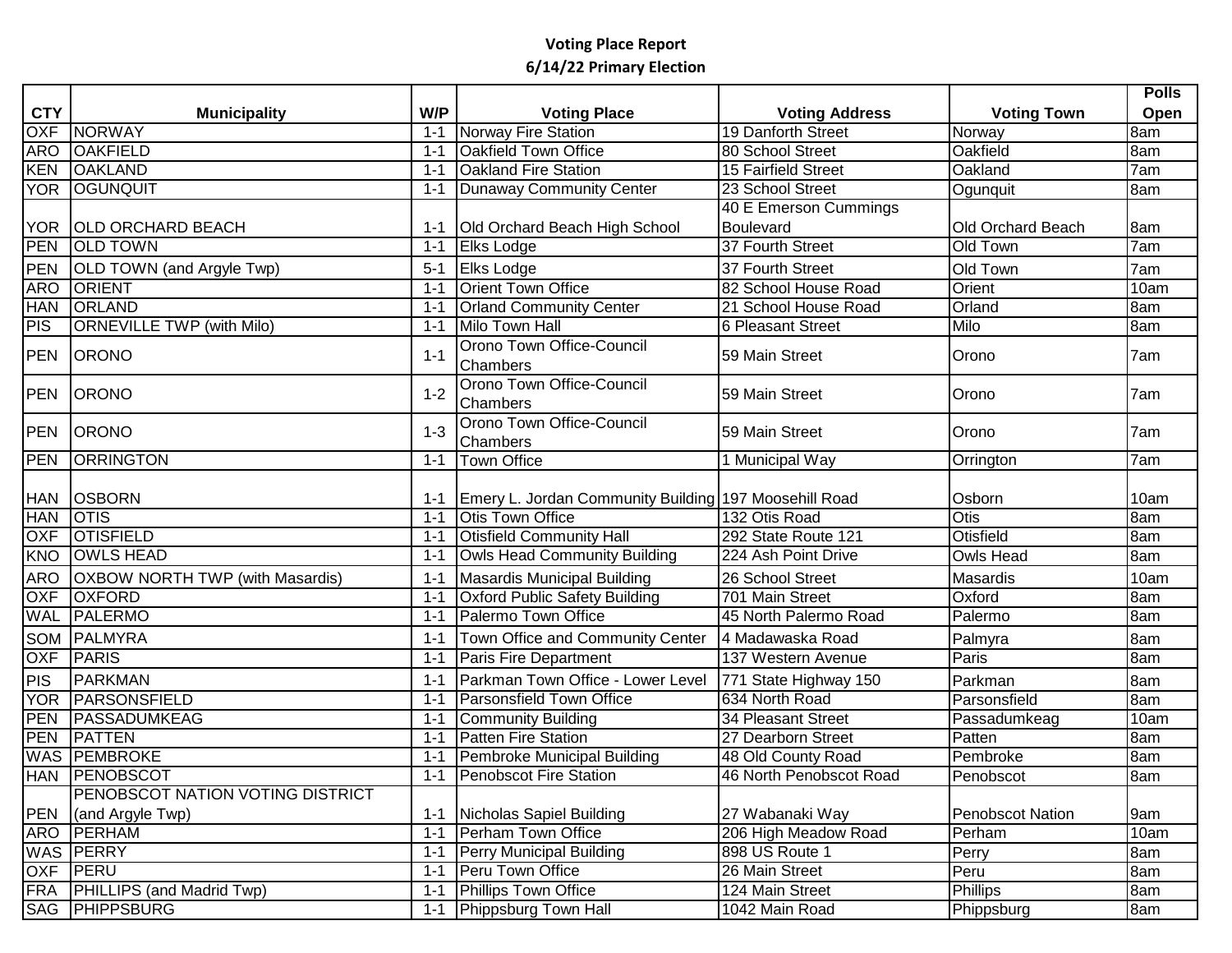|            |                                                     |         |                                        |                       |                              | <b>Polls</b> |
|------------|-----------------------------------------------------|---------|----------------------------------------|-----------------------|------------------------------|--------------|
| <b>CTY</b> | <b>Municipality</b>                                 | W/P     | <b>Voting Place</b>                    | <b>Voting Address</b> | <b>Voting Town</b>           | Open         |
|            | SOM PITTSFIELD                                      | $1 - 1$ | <b>Pittsfield Town Office</b>          | 112 Somerset Avenue   | Pittsfield                   | 8am          |
|            | <b>SOM PITTSFIELD</b>                               | $1 - 2$ | Pittsfield Town Office                 | 112 Somerset Avenue   | Pittsfield                   | 8am          |
|            | <b>SOM PITTSFIELD</b>                               | $1 - 3$ | Pittsfield Town Office                 | 112 Somerset Avenue   | Pittsfield                   | 8am          |
|            | <b>SOM PITTSFIELD</b>                               | 1-4     | Pittsfield Town Office                 | 112 Somerset Avenue   | Pittsfield                   | 8am          |
|            | <b>KEN PITTSTON</b>                                 | 1-1     | Pittston Town Office                   | 38 Whitefield Road    | Pittston                     | 8am          |
|            |                                                     |         |                                        |                       | <b>Pleasant Point Voting</b> |              |
|            | <b>WAS PLEASANT POINT VOTING DISTRICT</b>           | 1-1     | <b>Tribal Office Building</b>          | 22 Bayview Drive      | <b>District</b>              | 8am          |
|            |                                                     |         | Pleasant Ridge Plantation Town         |                       |                              |              |
|            | <b>SOM   PLEASANT RIDGE PLT</b>                     | $1 - 1$ | <b>Office</b>                          | 343 Rowe Pond Road    | Pleasant Ridge Plt           | 10am         |
| <b>PEN</b> | <b>TPLYMOUTH</b>                                    | $1 - 1$ | Plymouth Grange Hall                   | 1927 Moosehead Trail  | Plymouth                     | 8am          |
| AND        | POLAND                                              | $1 - 1$ | <b>Poland Town Hall</b>                | 1223 Maine Street     | Poland                       | 8am          |
| ARO        | <b>PORTAGE LAKE (and Nashville Plt)</b>             | $1 - 1$ | Portage Lake Municipal Building        | 20 School Street      | Portage Lake                 | 10am         |
| <b>OXF</b> | PORTER                                              | $1 - 1$ | Porter Town Hall                       | 71 Main Street        | Porter                       | 8am          |
|            | <b>CUM PORTLAND</b>                                 | $1 - 1$ | <b>East End Elementary School</b>      | 195 North Street      | Portland                     | 7am          |
|            | <b>CUM PORTLAND</b>                                 | $1 - 2$ | Merrill Auditorium Rehearsal Hall      | 20 Myrtle Street      | Portland                     | 7am          |
|            | <b>CUM PORTLAND</b>                                 | $1 - 3$ | <b>Peaks Island Community Center</b>   | 129 Island Avenue     | Peaks Island                 | 7am          |
|            | <b>CUM PORTLAND</b>                                 |         | 1-45 Merrill Auditorium Rehearsal Hall | 20 Myrtle Street      | Portland                     | 7am          |
|            | <b>CUM PORTLAND</b>                                 | $2 - 1$ | <b>Reiche Elementary School</b>        | 166 Brackett Street   | Portland                     | 7am          |
|            | <b>CUM PORTLAND</b>                                 | $2 - 2$ | <b>Exposition Building</b>             | 239 Park Avenue       | Portland                     | 7am          |
|            | <b>CUM PORTLAND</b>                                 | $3 - 1$ | <b>Woodfords Club</b>                  | 179 Woodford Street   | Portland                     | 7am          |
|            | <b>CUM PORTLAND</b>                                 | $3 - 2$ | Italian Heritage Center                | 40 Westland Avenue    | Portland                     | 7am          |
|            | <b>CUM PORTLAND</b>                                 | $4 - 1$ | St. Pius Church                        | 492 Ocean Avenue      | Portland                     | 7am          |
|            | <b>CUM PORTLAND</b>                                 | $4 - 2$ | <b>First Baptist Church</b>            | 360 Canco Road        | Portland                     | 7am          |
|            | <b>CUM PORTLAND</b>                                 | $5 - 1$ | Deering High School Gymnasium          | 370 Stevens Avenue    | Portland                     | 7am          |
|            | <b>CUM PORTLAND</b>                                 | $5-2$   | <b>Grace Baptist Church</b>            | 476 Summit Street     | Portland                     | 7am          |
|            | <b>CUM POWNAL</b>                                   | $1 - 1$ | Mallett Hall-Voting Room               | 429 Hallowell Road    | Pownal                       | 8am          |
|            | <b>PRENTISS TWP (with Webster Plt &amp; Kingman</b> |         |                                        |                       |                              |              |
| <b>PEN</b> | $ Twp\rangle$                                       | $1 - 1$ | <b>Webster Plt Town Office</b>         | 583 Tucker Ridge Road | Webster Plt                  | 9am          |
|            | <b>ARO PRESQUE ISLE</b>                             | $1 - 3$ | <b>Sargent Community Center</b>        | 24 Chapman Road       | Presque Isle                 | 8am          |
|            | ARO <b>PRESQUE ISLE</b>                             | $1 - 4$ | Sargent Community Center               | 24 Chapman Road       | Presque Isle                 | 8am          |
|            | <b>ARO PRESQUE ISLE</b>                             | $1 - 5$ | Sargent Community Center               | 24 Chapman Road       | Presque Isle                 | 8am          |
|            | ARO <b>PRESQUE ISLE</b>                             | $1 - 6$ | <b>Sargent Community Center</b>        | 24 Chapman Road       | Presque Isle                 | 8am          |
|            | ARO <b>PRESQUE ISLE</b>                             | $1 - 7$ | Sargent Community Center               | 24 Chapman Road       | Presque Isle                 | 8am          |
|            | <b>ARO PRESQUE ISLE</b>                             |         | 1-8 Sargent Community Center           | 24 Chapman Road       | Presque Isle                 | 8am          |
|            | ARO PRESQUE ISLE                                    |         | 1-9 Sargent Community Center           | 24 Chapman Road       | Presque Isle                 | 8am          |
|            | ARO PRESQUE ISLE                                    |         | 2-4 Sargent Community Center           | 24 Chapman Road       | Presque Isle                 | 8am          |
|            | ARO PRESQUE ISLE                                    |         | 2-5 Sargent Community Center           | 24 Chapman Road       | Presque Isle                 | 8am          |
|            | ARO PRESQUE ISLE                                    |         | 1-10 Sargent Community Center          | 24 Chapman Road       | Presque Isle                 | 8am          |
|            | ARO PRESQUE ISLE                                    |         | 1-11 Sargent Community Center          | 24 Chapman Road       | Presque Isle                 | 8am          |
|            | ARO PRESQUE ISLE                                    |         | 1-12 Sargent Community Center          | 24 Chapman Road       | Presque Isle                 | 8am          |
|            | ARO PRESQUE ISLE                                    |         | 1-13 Sargent Community Center          | 24 Chapman Road       | Presque Isle                 | 8am          |
|            | ARO <b>PRESQUE ISLE</b>                             |         | 1-14 Sargent Community Center          | 24 Chapman Road       | Presque Isle                 | 8am          |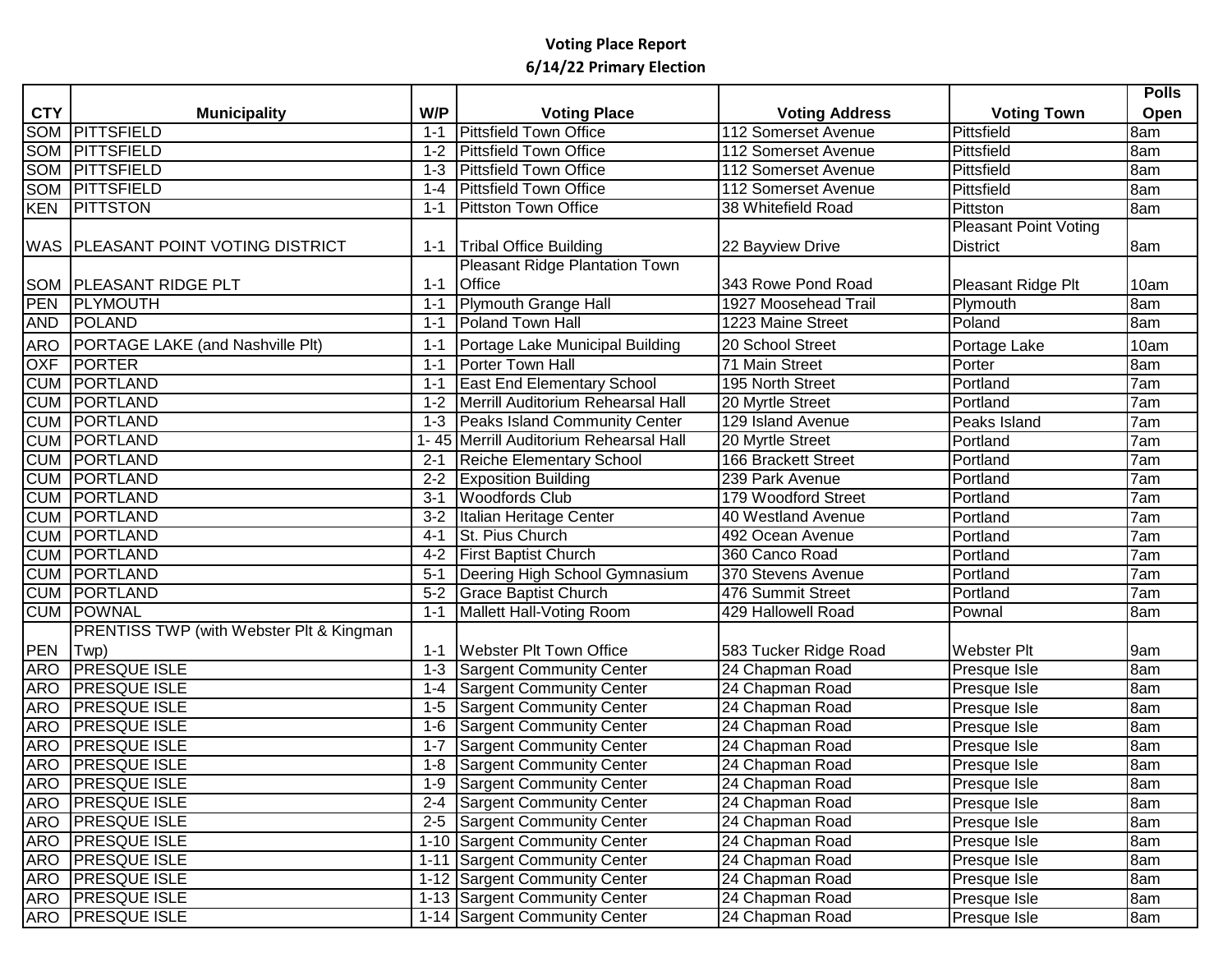|            |                                               |         |                                                     |                            |                    | <b>Polls</b> |
|------------|-----------------------------------------------|---------|-----------------------------------------------------|----------------------------|--------------------|--------------|
| <b>CTY</b> | <b>Municipality</b>                           | W/P     | <b>Voting Place</b>                                 | <b>Voting Address</b>      | <b>Voting Town</b> | Open         |
| <b>ARO</b> | <b>PRESQUE ISLE</b>                           |         | 1-15 Sargent Community Center                       | 24 Chapman Road            | Presque Isle       | 8am          |
|            | <b>ARO PRESQUE ISLE</b>                       |         | 1-16 Sargent Community Center                       | 24 Chapman Road            | Presque Isle       | 8am          |
|            | WAS PRINCETON (and Big Lake Twp)              | $1 - 1$ | Princeton Fire Dept.                                | 16 Mill Street             | Princeton          | 8am          |
|            | WAS PRINCETON (and Big Lake Twp)              | $1 - 2$ | Princeton Fire Dept.                                | 16 Mill Street             | Princeton          | 8am          |
|            | <b>WAL PROSPECT</b>                           | $1 - 1$ | <b>Prospect Municipal Office</b>                    | 958 Bangor Road            | Prospect           | 8am          |
| <b>KEN</b> | RANDOLPH                                      | $1 - 1$ | Randolph Town Office                                | 121 Kinderhook Street      | Randolph           | 8am          |
|            | RANGELEY (and Adamstown Twp, Lower            |         |                                                     |                            |                    |              |
| <b>FRA</b> | Cupsuptic Twp & Richardsontown Twp)           | $1 - 1$ | Town Office                                         | 15 School Street           | Rangeley           | 8am          |
|            |                                               |         | Rangeley Plt School House (Town                     |                            |                    |              |
|            | FRA RANGELEY PLT                              | $1 - 1$ | Hall)                                               | 293 South Shore Drive      | Rangeley Plt       | 10am         |
|            | <b>CUM RAYMOND</b>                            | $1 - 1$ | Jordan Small Middle School                          | 423 Webbs Mills Road       | Raymond            | 7am          |
|            |                                               |         | Kents Hill School Alfond Athletic                   |                            |                    |              |
|            | KEN READFIELD                                 | $1 - 1$ | Center                                              | 1617 Main Street           | Readfield          | 8am          |
|            |                                               |         |                                                     |                            |                    |              |
|            | ARO REED PLT (and Upper Molunkus Twp - T1 R4) | $1 - 1$ | School House (Town Office Building) 8 Springer Road |                            | <b>Reed Plt</b>    | 10am         |
| SAG        | RICHMOND                                      | $1 - 1$ | Richmond Highway Garage                             | 19 High Street             | Richmond           | 8am          |
|            | <b>SOM RIPLEY</b>                             | $1 - 1$ | <b>Courser Memorial School</b>                      | 47 West Ripley Road        | Ripley             | 10am         |
|            | <b>WAS ROBBINSTON</b>                         | $1 - 1$ | <b>Robbinston Community Center</b>                  | 904 US Rt 1                | Robbinston         | 8am          |
|            | KNO ROCKLAND                                  | $1 - 1$ | <b>Flanagan Community Center</b>                    | 61 Limerock Street         | Rockland           | 8am          |
|            |                                               |         | Rockport Town Office, Richardson                    |                            |                    |              |
|            | KNO ROCKPORT                                  | $1 - 1$ | Room                                                | 101 Main Street            | Rockport           | 8am          |
|            |                                               |         |                                                     | 3638 Rockwood Road (to     |                    |              |
|            | <b>SOM ROCKWOOD STRIP TWP</b>                 |         | 1-1 Rockwood Community Center                       | <b>Education Lane)</b>     | Rockwood Strip Twp | 8am          |
|            |                                               |         | Rome Town Office and Community                      |                            |                    |              |
|            | <b>KEN ROME</b>                               | $1 - 1$ | Center                                              | 8 Mercer Road              | Rome               | 8am          |
|            | <b>WAS ROQUE BLUFFS</b>                       | $1 - 1$ | Roque Bluffs Town Hall                              | 3 Roque Bluffs Road        | Roque Bluffs       | 10am         |
|            | OXF ROXBURY                                   | $1 - 1$ | <b>Town Hall</b>                                    | 1095 Roxbury Road          | Roxbury            | 9am          |
| <b>OXF</b> | RUMFORD                                       | $1 - 1$ | American Legion                                     | <b>184 Congress Street</b> | Rumford            | 8am          |
|            | AND SABATTUS                                  | $1 - 1$ | <b>Sabattus Town Office</b>                         | 190 Middle Road            | <b>Sabattus</b>    | 8am          |
|            | YOR SACO                                      | $1 - 1$ | Thornton Academy                                    | 438 Main Street            | Saco               | 7am          |
|            | YOR SACO                                      | $2 - 1$ | Thornton Academy                                    | 438 Main Street            | Saco               | 7am          |
|            | YOR SACO                                      | $3 - 1$ | Thornton Academy                                    | 438 Main Street            | Saco               | 7am          |
|            | YOR SACO                                      | $4 - 1$ | Thornton Academy                                    | 438 Main Street            | Saco               | 7am          |
|            | YOR SACO                                      | $5 - 1$ | <b>Thornton Academy</b>                             | 438 Main Street            | Saco               | 7am          |
|            | YOR SACO                                      |         | 6-1 Thornton Academy                                | 438 Main Street            | Saco               | 7am          |
|            | YOR SACO                                      |         | 7-1 Thornton Academy                                | 438 Main Street            | Saco               | 7am          |
|            | <b>ARO</b> SAINT AGATHA (and Sinclair)        |         | 1-1 St. Agatha Town Office                          | 419 Main Street            | St. Agatha         | 8am          |
|            | <b>SOM SAINT ALBANS</b>                       |         | 1-1 Saint Albans Town Hall                          | 7 Water Street             | St. Albans         | 8am          |
|            | ARO SAINT FRANCIS                             | $1 - 1$ | Saint Francis Community Center                      | 857 Main Street            | St. Francis        | 10am         |
|            |                                               |         | Tenant's Harbor Fire Station -                      |                            |                    |              |
|            | KNO SAINT GEORGE                              | $1 - 1$ | Meeting Room                                        | 3 School Street            | St. George         | 8am          |
|            | <b>ARO SAINT JOHN PLT</b>                     | $1 - 1$ | Saint John Plt Community Center                     | 1774 St. John Road         | St. John Plt       | 10am         |
|            |                                               |         |                                                     |                            |                    |              |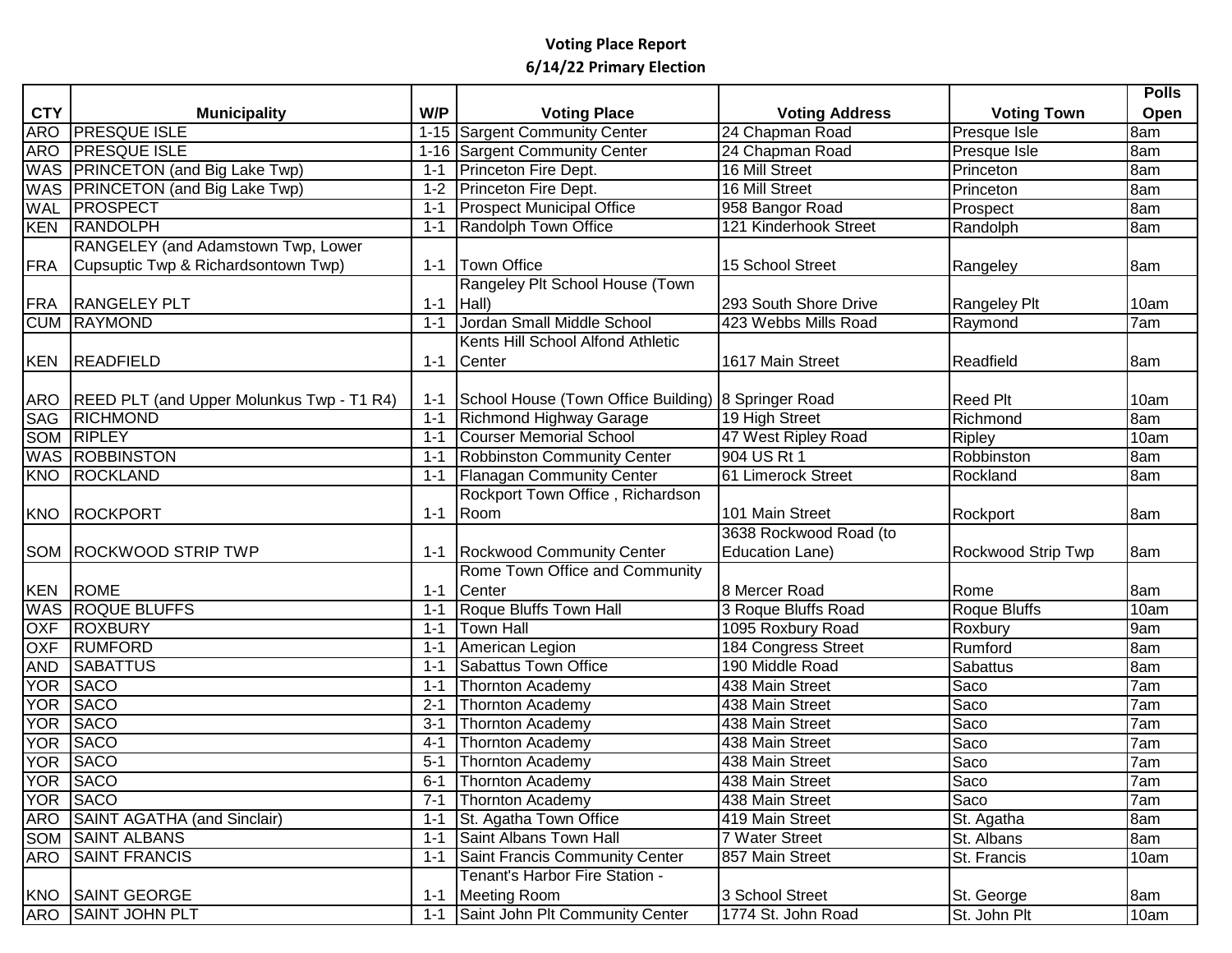|                                 |                                                                                                                   |         |                                                                                                                                                 |                                                                                                          |                                                                               | <b>Polls</b>                      |
|---------------------------------|-------------------------------------------------------------------------------------------------------------------|---------|-------------------------------------------------------------------------------------------------------------------------------------------------|----------------------------------------------------------------------------------------------------------|-------------------------------------------------------------------------------|-----------------------------------|
| <b>CTY</b>                      | <b>Municipality</b>                                                                                               | W/P     | <b>Voting Place</b>                                                                                                                             | <b>Voting Address</b>                                                                                    | <b>Voting Town</b>                                                            | Open                              |
| FRA                             | <b>SANDY RIVER PLT</b>                                                                                            | $1 - 1$ | Sandy River Plt Town Office                                                                                                                     | 33 Townhall Road                                                                                         | Sandy River Plt                                                               | 10am                              |
| <b>YOR</b>                      | SANFORD                                                                                                           | $1 - 1$ | Nasson Community Center - Gym                                                                                                                   | 457 Main Street                                                                                          | Springvale                                                                    | 7am                               |
|                                 | <b>YOR SANFORD</b>                                                                                                | $2 - 1$ | St. Ignatius Hall - Gym                                                                                                                         | 25 Riverside Avenue                                                                                      | Sanford                                                                       | 7am                               |
|                                 |                                                                                                                   |         | Sanford High School & Technical                                                                                                                 |                                                                                                          |                                                                               |                                   |
|                                 | YOR SANFORD                                                                                                       | $3 - 1$ | Center/Door 41 Competition Gym                                                                                                                  | 100 Alumni Boulevard                                                                                     | <b>Sanford</b>                                                                | 7am                               |
|                                 |                                                                                                                   |         | Sangerville Town Hall Community                                                                                                                 |                                                                                                          |                                                                               |                                   |
| <b>PIS</b>                      | <b>SANGERVILLE</b>                                                                                                | $1 - 1$ | Room                                                                                                                                            | 1 Town Hall Avenue                                                                                       | Sangerville                                                                   | 8am                               |
| <b>CUM</b>                      | <b>SCARBOROUGH</b>                                                                                                | $1 - 1$ | Scarborough High School                                                                                                                         | 11 Municipal Drive                                                                                       | Scarborough                                                                   | 7am                               |
| <b>WAL</b>                      | <b>SEARSMONT</b>                                                                                                  | $1 - 1$ | Searsmont Community Building                                                                                                                    | 37 Main Street South                                                                                     | Searsmont                                                                     | 8am                               |
|                                 |                                                                                                                   |         | <b>Searsport Lion's Club Community</b>                                                                                                          |                                                                                                          |                                                                               |                                   |
|                                 | <b>WAL SEARSPORT</b>                                                                                              | $1 - 1$ | Building                                                                                                                                        | 42 Prospect Street                                                                                       | Searsport                                                                     | 8am                               |
|                                 | <b>CUM SEBAGO</b>                                                                                                 | $1 - 1$ | Sebago Town Hall Gym                                                                                                                            | 418 Bridgton Road                                                                                        | Sebago                                                                        | 8am                               |
| <b>PIS</b>                      | SEBEC (and Atkinson Twp)                                                                                          | $1 - 1$ | Harland Ladd Municipal Building                                                                                                                 | 29 North Road                                                                                            | Sebec                                                                         | 8am                               |
|                                 |                                                                                                                   |         | Kenneth B. Brown Community                                                                                                                      |                                                                                                          |                                                                               |                                   |
| <b>PEN</b>                      | <b>SEBOEIS PLT</b>                                                                                                | $1 - 1$ | Building                                                                                                                                        | 1144 Seboeis Road                                                                                        | Seboeis Plt                                                                   | 10am                              |
| <b>HAN</b>                      | <b>SEDGWICK</b>                                                                                                   | $1 - 1$ | <b>Town House</b>                                                                                                                               | 574 North Sedgwick Road                                                                                  | Sedgwick                                                                      | 8am                               |
|                                 | YOR SHAPLEIGH                                                                                                     | $1 - 1$ | Shapleigh Town Hall                                                                                                                             | 22 Back Road                                                                                             | Shapleigh                                                                     | 8am                               |
|                                 | <b>SHERMAN</b> (and Benedicta Twp & Silver Ridge                                                                  |         |                                                                                                                                                 |                                                                                                          |                                                                               |                                   |
| <b>ARO</b>                      | $ Twp\rangle$                                                                                                     | $1 - 1$ | Sherman Town Office                                                                                                                             | 36 School Street                                                                                         | Sherman                                                                       | 8am                               |
| <b>PIS</b>                      | <b>SHIRLEY</b>                                                                                                    | $1 - 1$ | Shirley Town Hall                                                                                                                               | 25 West Road                                                                                             | Shirley                                                                       | 10am                              |
| <b>KEN</b>                      | SIDNEY                                                                                                            | $1 - 1$ | Sidney Town Office                                                                                                                              | 2986 Middle Road                                                                                         | Sidney                                                                        | 8am                               |
| <b>ARO</b>                      | SINCLAIR (with Saint Agatha)                                                                                      | $1 - 1$ | St. Agatha Town Office                                                                                                                          | 419 Main Street                                                                                          | St. Agatha                                                                    | 8am                               |
| SOM                             | <b>SKOWHEGAN</b>                                                                                                  | $1 - 1$ | Skowhegan Municipal Building                                                                                                                    | 225 Water Street                                                                                         | Skowhegan                                                                     | 7am                               |
| SOM                             | SMITHFIELD                                                                                                        | $1 - 1$ | Smithfield Municipal Building                                                                                                                   | 926 Village Road                                                                                         | Smithfield                                                                    | 7am                               |
| <b>ARO</b>                      | <b>SMYRNA</b>                                                                                                     | $1 - 1$ | <b>Smyrna Town Office</b>                                                                                                                       | 3391 Route 2                                                                                             | Smyrna                                                                        | 10am                              |
| SOM                             | SOLON                                                                                                             | $1 - 1$ | Solon Town Office                                                                                                                               | 121 South Main Street                                                                                    | Solon                                                                         | 8am                               |
| LIN                             | <b>SOMERVILLE</b>                                                                                                 | $1 - 1$ | Somerville Town Office                                                                                                                          | 72 Sand Hill Road                                                                                        | Somerville                                                                    | 8am                               |
| <b>HAN</b>                      | SORRENTO                                                                                                          | $1 - 1$ | Sorrento Community Building                                                                                                                     | 81 Pomola Avenue                                                                                         | Sorrento                                                                      | 10am                              |
|                                 |                                                                                                                   |         |                                                                                                                                                 |                                                                                                          |                                                                               |                                   |
| <b>YOR</b>                      | <b>SOUTH BERWICK</b>                                                                                              | 1-1     | South Berwick Town Hall - 3rd Floor                                                                                                             | 180 Main Street                                                                                          | South Berwick                                                                 | 8am                               |
| LIN                             | <b>SOUTH BRISTOL</b>                                                                                              | $1 - 1$ | South Bristol Town Office                                                                                                                       | 470 Clarks Cove Road                                                                                     | Walpole                                                                       | 8am                               |
| <b>CUM</b>                      | <b>SOUTH PORTLAND</b>                                                                                             | $1 - 1$ | South Portland Boys & Girls Club                                                                                                                | 169 Broadway                                                                                             | South Portland                                                                | 7am                               |
| <b>CUM</b>                      | <b>SOUTH PORTLAND</b>                                                                                             | $2 - 1$ | American Legion Hall                                                                                                                            | 413 Broadway                                                                                             | South Portland                                                                | 7am                               |
|                                 | <b>CUM SOUTH PORTLAND</b>                                                                                         | $3 - 1$ | South Portland Community Center                                                                                                                 | 21 Nelson Road                                                                                           | South Portland                                                                | 7am                               |
|                                 | CUM SOUTH PORTLAND                                                                                                | $4 - 1$ | South Portland Community Center                                                                                                                 | 21 Nelson Road                                                                                           | South Portland                                                                | 7am                               |
|                                 | <b>CUM SOUTH PORTLAND</b>                                                                                         | $5 - 1$ | <b>Redbank Community Center</b>                                                                                                                 | Macarthur Circle West                                                                                    | South Portland                                                                | 7am                               |
|                                 |                                                                                                                   |         |                                                                                                                                                 |                                                                                                          |                                                                               |                                   |
|                                 |                                                                                                                   | $1 - 1$ |                                                                                                                                                 |                                                                                                          |                                                                               |                                   |
|                                 |                                                                                                                   | $1 - 1$ |                                                                                                                                                 |                                                                                                          |                                                                               |                                   |
|                                 |                                                                                                                   | $1 - 1$ |                                                                                                                                                 |                                                                                                          |                                                                               |                                   |
|                                 |                                                                                                                   |         |                                                                                                                                                 |                                                                                                          |                                                                               |                                   |
|                                 |                                                                                                                   | $1 - 1$ |                                                                                                                                                 |                                                                                                          |                                                                               |                                   |
| <b>KNO</b><br>LIN<br><b>HAN</b> | <b>SOUTH THOMASTON</b><br>SOUTHPORT<br>SOUTHWEST HARBOR<br>PEN SPRINGFIELD<br>PEN STACYVILLE (and Herseytown Twp) | $1 - 1$ | South Thomaston Municipal Building<br>Southport Town Hall<br>Southwest Harbor Fire Station<br>Springfield Town Office<br>Stacyville Town Office | 125 Spruce Head Road<br>361 Hendricks Hill Road<br>250 Main Street<br>13 Park Street<br>414 Station Road | South Thomaston<br>Southport<br>Southwest Harbor<br>Springfield<br>Stacyville | 8am<br>8am<br>8am<br>10am<br>10am |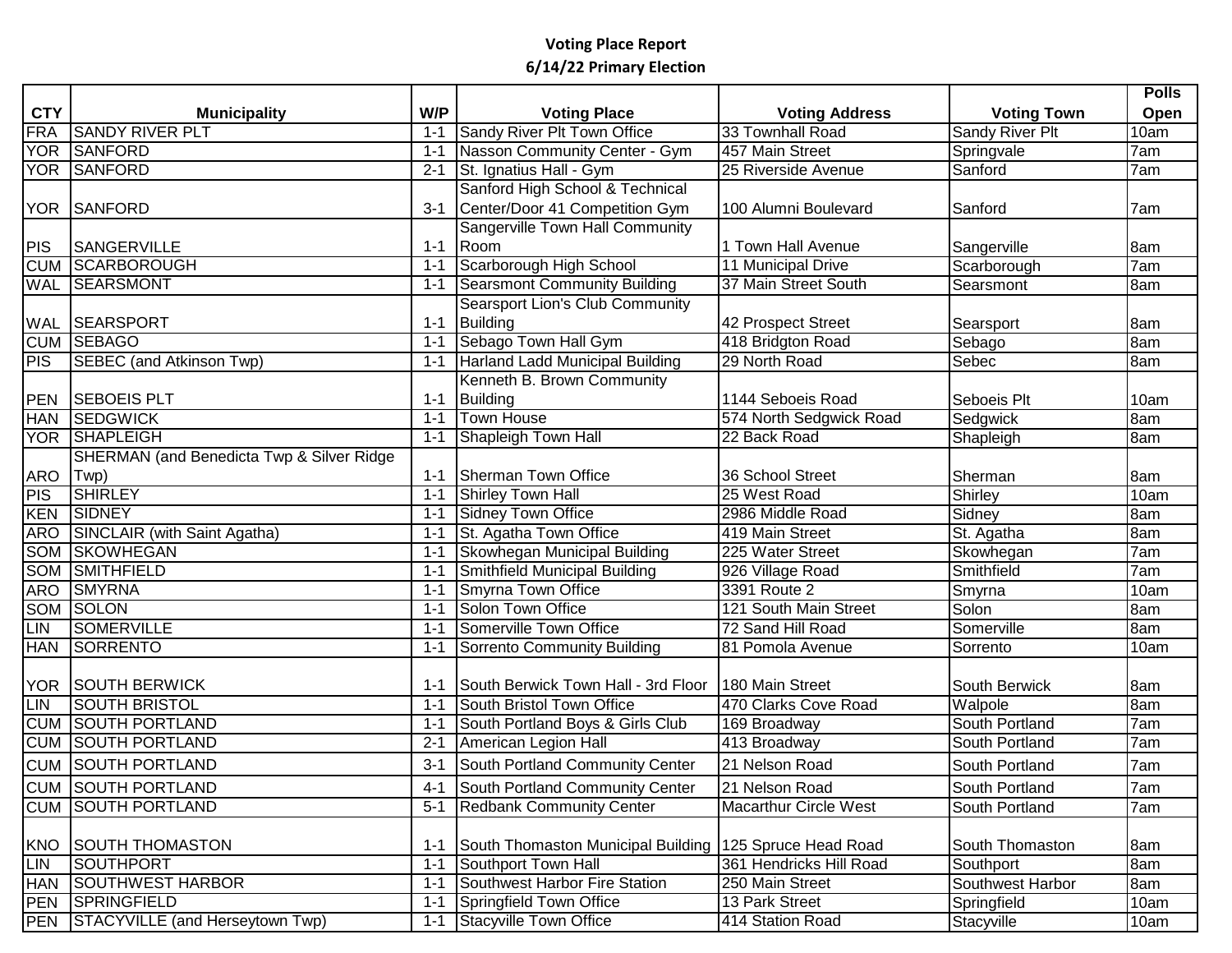|            |                                        |         |                                          |                         |                    | <b>Polls</b>      |
|------------|----------------------------------------|---------|------------------------------------------|-------------------------|--------------------|-------------------|
| <b>CTY</b> | <b>Municipality</b>                    | W/P     | <b>Voting Place</b>                      | <b>Voting Address</b>   | <b>Voting Town</b> | Open              |
|            |                                        |         | <b>Standish Municipal Center Fire</b>    |                         |                    |                   |
|            | <b>CUM STANDISH</b>                    | $1 - 1$ | Department                               | 175 Northeast Road      | Standish           | 6am               |
|            | <b>SOM STARKS</b>                      | $1 - 1$ | <b>Starks Community Center</b>           | 57 Anson Road           | <b>Starks</b>      | 8am               |
| <b>PEN</b> | <b>STETSON</b>                         | $1 - 1$ | <b>Stetson Town Office</b>               | 394 Village Road        | Stetson            | 8am               |
|            | WAS STEUBEN (and T7 SD Twp)            | $1 - 1$ | <b>Steuben Town Office</b>               | 294 US Route 1          | Steuben            | 8am               |
| ARO        | STOCKHOLM (and Madawaska Lake Twp)     | $1 - 1$ | <b>Stockholm Community Center</b>        | 62 School Street        | Stockholm          | 10am              |
| <b>WAL</b> | <b>STOCKTON SPRINGS</b>                | $1 - 1$ | <b>Stockton Springs Town Office</b>      | 217 Main Street         | Stockton Springs   | 8am               |
|            | OXF STONEHAM                           | $1 - 1$ | <b>Stoneham Fire Station</b>             | 22 Butters Hill Road    | Stoneham           | 10am              |
|            |                                        |         | Stonington Town Hall - 2nd Floor         |                         |                    |                   |
| <b>HAN</b> | STONINGTON                             | $1 - 1$ | Meeting Room                             | 32 Main Street          | Stonington         | 8am               |
| <b>OXF</b> | <b>STOW</b>                            | $1 - 1$ | <b>Stow Municipal Office</b>             | 710 Stow Road           | Stow               | 10am              |
| <b>FRA</b> | STRONG (and Freeman Twp & Salem Twp)   | $1 - 1$ | <b>Forster Memorial Building</b>         | 14 South Main Street    | Strong             | 8am               |
| <b>HAN</b> | <b>SULLIVAN</b>                        | $1 - 1$ | <b>Sullivan Town Office</b>              | 1888 US Highway 1       | Sullivan           | 8am               |
| <b>OXF</b> | <b>SUMNER</b>                          | $1 - 1$ | <b>Sumner Town Office</b>                | 633 Main Street         | Sumner             | 8am               |
| <b>HAN</b> | SURRY                                  | $1 - 1$ | Surry Town Office / Fire House           | 741 North Bend Road     | Surry              | 8am               |
| <b>HAN</b> | <b>SWAN'S ISLAND</b>                   | $1 - 1$ | Swan's Island Town Office                | 125 Harbor Road         | Swans Island       | 10am              |
| WAL        | <b>SWANVILLE</b>                       | $1 - 1$ | Swanville Town Office-Lower Level        | 6 Town House Road       | Swanville          | 8am               |
| <b>OXF</b> | <b>SWEDEN</b>                          | $1 - 1$ | <b>Sweden Town Office</b>                | 147 Bridgton Road       | Sweden             | 10am              |
| <b>WAS</b> | <b>TALMADGE</b>                        | $1 - 1$ | Ladies Aid Building                      | 10 Old Mill Road        | Talmadge           | 10am              |
| <b>FRA</b> | <b>TEMPLE</b>                          | $1 - 1$ | <b>Temple Town Hall</b>                  | 258 Temple Road         | Temple             | 8am               |
|            | SOM THE FORKS PLT (and Moxie Gore Twp) | $1 - 1$ | The Forks Town Hall                      | 2621 US Route 201       | The Forks Plt      | 10am              |
| KNO        | <b>THOMASTON</b>                       | $1 - 1$ | <b>Thomaston Municipal Building</b>      | <b>13 Valley Street</b> | Thomaston          | 8am               |
| WAL        | <b>THORNDIKE</b>                       | $1 - 1$ | <b>Thorndike Town Office</b>             | 125 Mount View Road     | Thorndike          | 8am               |
|            | WAS TOPSFIELD (and Codyville Twp)      | $1 - 1$ | <b>Topsfield Municipal Building</b>      | 48 North Road           | <b>Topsfield</b>   | 10am              |
|            |                                        |         |                                          |                         |                    |                   |
| SAG        | <b>TOPSHAM</b>                         | $1 - 1$ | Mt. Ararat High School Gymnasium         | 68 Eagles Way           | Topsham            | 8am               |
|            |                                        |         | Tremont Town Office - Harvey Kelley      |                         |                    |                   |
| <b>HAN</b> | <b>TREMONT</b>                         | $1 - 1$ | Meeting Room                             | 20 Harbor Drive         | Tremont            | 8am               |
| <b>HAN</b> | <b>TRENTON</b>                         | $1 - 1$ | <b>Trenton Town Office</b>               | 59 Oak Point Road       | Trenton            | 8am               |
| <b>WAL</b> | <b>TROY</b>                            | $1 - 1$ | <b>Troy Town Office</b>                  | 129 Rogers Road         | Troy               | 8am               |
| <b>AND</b> | <b>TURNER</b>                          | $1 - 1$ | <b>Turner Town Office</b>                | 11 Turner Center Road   | Turner             | 7am               |
| KNO        | <b>UNION</b>                           | $1 - 1$ | <b>William Pullen Municipal Building</b> | 567 Common Road         | <b>Union</b>       | 8am               |
| <b>WAL</b> | <b>UNITY</b>                           | $1 - 1$ | <b>Unity Town Office</b>                 | <b>74 School Street</b> | Unity              | 8am               |
| <b>OXF</b> | <b>UPTON</b>                           | $1 - 1$ | Ladies Aid Building                      | 23 Mill Road            | Upton              | 8am               |
|            | VAN BUREN (and Van Buren Cove - T17 R3 |         |                                          |                         |                    |                   |
| ARO Twp)   |                                        | 1-1     | Van Buren Community Center               | 130 Champlain Street    | Van Buren          | 8am               |
|            | <b>WAS VANCEBORO</b>                   | $1 - 1$ | Community Center                         | 101 High Street         | Vanceboro          | 10am              |
|            | <b>KEN VASSALBORO</b>                  | $1 - 1$ | Vassalboro Town Office                   | 682 Main Street         | Vassalboro         | 8am               |
|            |                                        |         | Veazie Municipal Building - Council      |                         |                    |                   |
|            | PEN VEAZIE                             | $1 - 1$ | <b>Chambers</b>                          | 1084 Main Street        | Veazie             | 8am               |
|            | HAN VERONA ISLAND                      | $1 - 1$ | Verona Town Hall                         | 16 School Street        | Verona Island      | $\overline{8}$ am |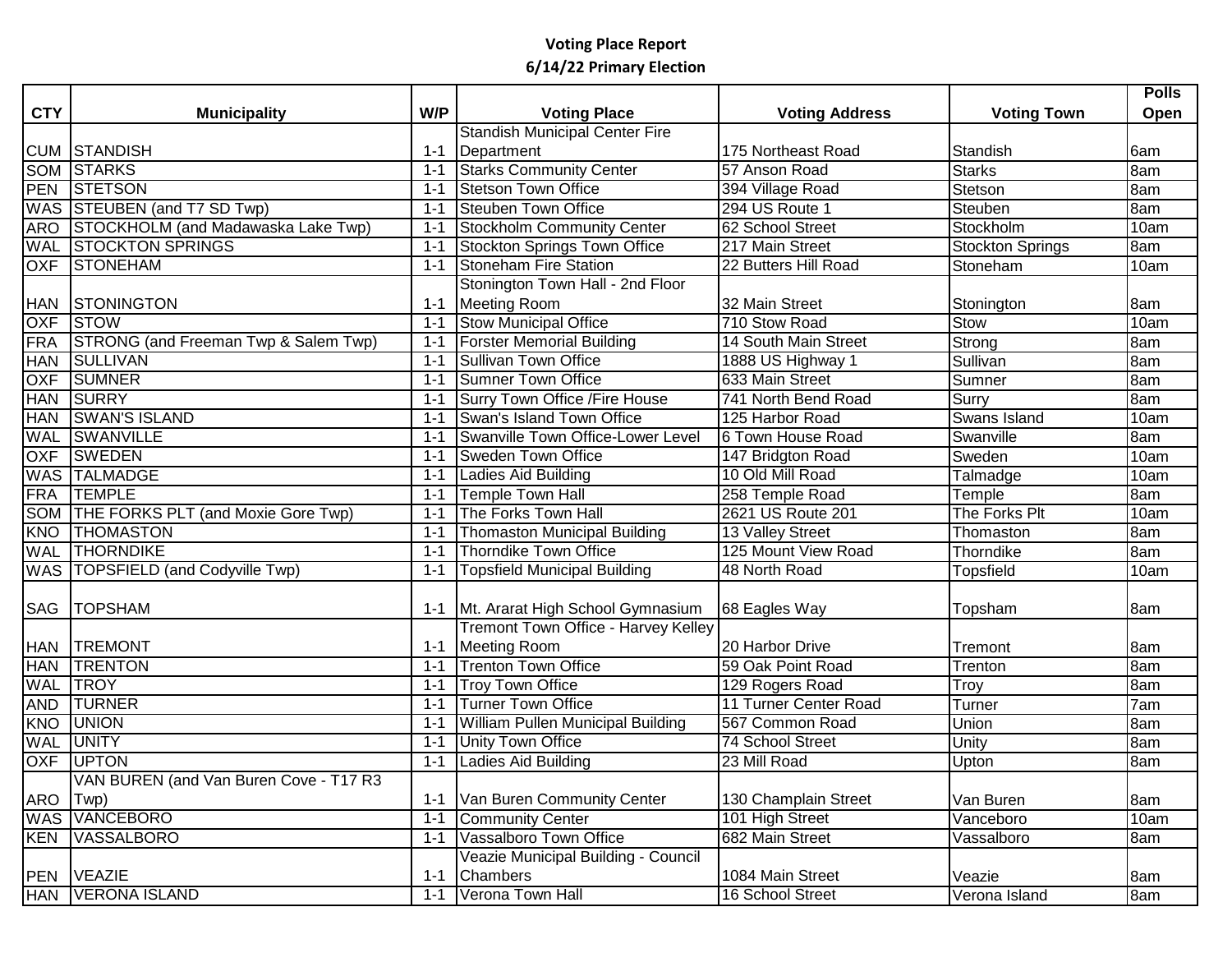|            |                                                    |         |                                                          |                           |                      | <b>Polls</b> |
|------------|----------------------------------------------------|---------|----------------------------------------------------------|---------------------------|----------------------|--------------|
| <b>CTY</b> | <b>Municipality</b>                                | W/P     | <b>Voting Place</b>                                      | <b>Voting Address</b>     | <b>Voting Town</b>   | Open         |
|            |                                                    |         |                                                          |                           |                      |              |
| <b>KEN</b> | <b>VIENNA</b>                                      | 1-1     | Vienna Community Center/Fire Dept   16 Kimball Pond Road |                           | Vienna               | 8am          |
| <b>KNO</b> | <b>VINALHAVEN</b>                                  | $1 - 1$ | Vinalhaven Town Office                                   | 19 Washington School Road | Vinalhaven           | 8am          |
|            | ARO WADE                                           | $1 - 1$ | <b>Town Office</b>                                       | 6 Victoria Street         | Wade                 | 9am          |
|            | WAS WAITE                                          | 1-1     | Ladies Aid Building                                      | 10 Old Mill Road          | Waite                | 10am         |
| <b>WAL</b> | <b>WALDO</b>                                       | $1 - 1$ | <b>Waldo Town Office</b>                                 | 629 Waldo Station Road    | Waldo                | 8am          |
| <b>LIN</b> | <b>WALDOBORO</b>                                   | $1 - 1$ | <b>Waldoboro Municipal Building</b>                      | 1600 Atlantic Highway     | Waldoboro            | 8am          |
| <b>AND</b> | <b>WALES</b>                                       | $1 - 1$ | <b>Wales Municipal Center</b>                            | 175 Centre Road           | Wales                | 7am          |
| <b>ARO</b> | <b>WALLAGRASS</b>                                  | $1 - 1$ | <b>Wallagrass Municipal Building</b>                     | 45 Church Street          | Wallagrass           | 8am          |
|            | HAN WALTHAM                                        | $1 - 1$ | <b>Waltham Town Office</b>                               | 1520 Waltham Road         | Waltham              | 10am         |
|            | <b>KNO WARREN</b>                                  | $1 - 1$ | <b>Masonic Hall</b>                                      | 105 Camden Road           | Warren               | 8am          |
|            |                                                    |         | Washburn Civic Center and Town                           |                           |                      |              |
|            | ARO WASHBURN                                       | $1 - 1$ | <b>Office</b>                                            | 1287 Main Street          | Washburn             | 8am          |
| <b>KNO</b> | <b>WASHINGTON</b>                                  | $1 - 1$ | Bryant Room - Gibbs Library                              | 40 Old Union Road         | Washington           | 8am          |
|            | YOR WATERBORO                                      | $1 - 1$ | Massabesic High School                                   | 88 West Road              | East Waterboro       | 7am          |
| OXF        | <b>WATERFORD</b>                                   | $1 - 1$ | <b>Waterford Municipal Building</b>                      | 366 Valley Road           | Waterford            | 8am          |
| KEN        | <b>WATERVILLE</b>                                  | $1 - 1$ | Waterville Junior High                                   | 100 W. River Road         | Waterville           | 8am          |
|            | <b>KEN WATERVILLE</b>                              | $2 - 1$ | Waterville Junior High                                   | 100 W. River Road         | Waterville           | 8am          |
| <b>KEN</b> | <b>WATERVILLE</b>                                  | $3 - 1$ | <b>Waterville Junior High</b>                            | 100 W. River Road         | Waterville           | 8am          |
| <b>KEN</b> | <b>WATERVILLE</b>                                  | $4 - 1$ | Waterville Junior High                                   | 100 W. River Road         | Waterville           | 8am          |
| <b>KEN</b> | <b>WATERVILLE</b>                                  | $5 - 1$ | Waterville Junior High                                   | 100 W. River Road         | Waterville           | 8am          |
| KEN        | <b>WATERVILLE</b>                                  | $6 - 1$ | <b>Waterville Junior High</b>                            | 100 W. River Road         | Waterville           | 8am          |
| KEN        | <b>WATERVILLE</b>                                  | $7 - 1$ | Waterville Junior High                                   | 100 W. River Road         | Waterville           | 8am          |
|            | <b>KEN WAYNE</b>                                   | $1 - 1$ | <b>Ladd Recreation Center</b>                            | 26 Gott Road              | Wayne                | 8am          |
|            | <b>WEBSTER PLT (and Kingman Twp &amp; Prentiss</b> |         |                                                          |                           |                      |              |
| PEN        | $ Twp\rangle$                                      | 1-1     | <b>Webster Plt Town Office</b>                           | 583 Tucker Ridge Road     | <b>Webster Plt</b>   | 9am          |
|            |                                                    |         | <b>Weld Town Office MultiPurpose</b>                     |                           |                      |              |
|            | <b>FRA</b> WELD (and Perkins Twp)                  | $1 - 1$ | Room                                                     | 23 Mill Street            | Weld                 | 10am         |
| PIS        | <b>WELLINGTON</b>                                  | $1 - 1$ | <b>Wellington Town Office</b>                            | 13 Harmony Road           | Wellington           | 10am         |
|            | YOR WELLS                                          | $1 - 1$ | <b>Wells Junior High School Gym</b>                      | 1470 Post Road            | Wells                | 8am          |
|            | WAS WESLEY (and Day Block Twp)                     | $1 - 1$ | <b>Wesley Elementary School</b>                          | 13 Whining Pines Drive    | Wesley               | 10am         |
|            | <b>SAG WEST BATH</b>                               | $1 - 1$ | <b>West Bath Fire Hall</b>                               | 192 State Road            | <b>West Bath</b>     | 8am          |
|            | SOM WEST FORKS PLT (and Moxie Gore Twp)            | $1 - 1$ | <b>West Forks Town Hall</b>                              | 2955 US Route 201         | West Forks Plt       | 10am         |
|            |                                                    |         | West Gardiner Town Hall and Fire                         |                           |                      |              |
|            | KEN   WEST GARDINER                                |         | 1-1   Department                                         | 322 Spears Corner Road    | <b>West Gardiner</b> | 8am          |
|            |                                                    |         | West Paris Town Office - Meeting                         |                           |                      |              |
|            | <b>OXF WEST PARIS</b>                              | $1 - 1$ | Room                                                     | 25 Kingsbury Street       | <b>West Paris</b>    | 8am          |
|            | <b>CUM WESTBROOK</b>                               | $1 - 1$ | <b>Westbrook Community Center</b>                        | 426 Bridge Street         | Westbrook            | 6am          |
|            | <b>CUM WESTBROOK</b>                               | $2 - 1$ | <b>Westbrook Community Center</b>                        | 426 Bridge Street         | Westbrook            | 6am          |
|            | <b>CUM WESTBROOK</b>                               | $3 - 1$ | <b>Westbrook Community Center</b>                        | 426 Bridge Street         | Westbrook            | 6am          |
|            | <b>CUM WESTBROOK</b>                               | $4 - 1$ | <b>Westbrook Community Center</b>                        | 426 Bridge Street         | Westbrook            | 6am          |
|            | <b>CUM WESTBROOK</b>                               |         | 5-1 Westbrook Community Center                           | 426 Bridge Street         | Westbrook            | 6am          |
|            |                                                    |         |                                                          |                           |                      |              |